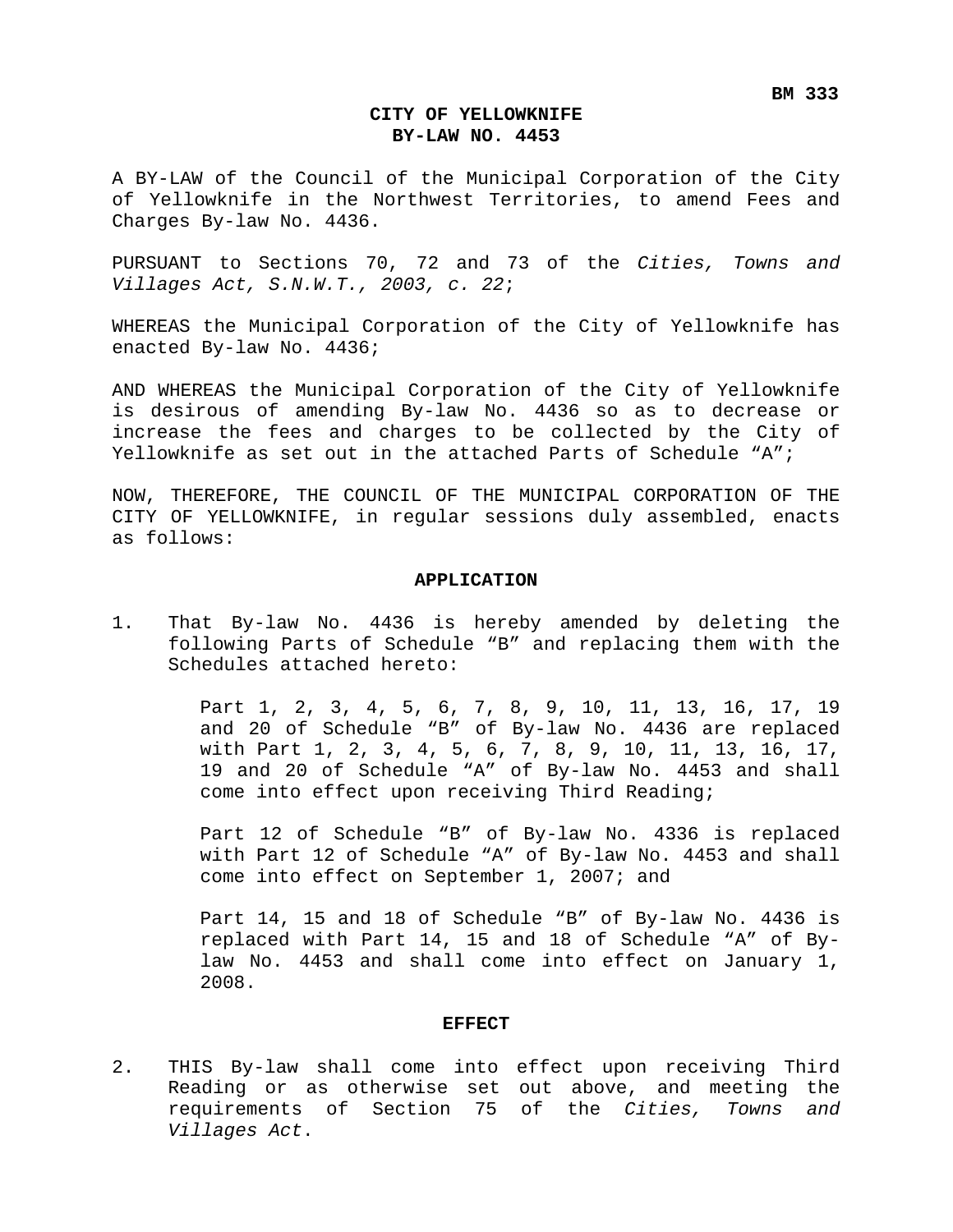By-law No. 4453 Page 2



CITY ADMINISTRATOR

READ a Second Time this  $\partial_0$  day of  $\searrow$ luNE A.D. 2007.

CITY ADMINISTRATOR

Third Time and Finally Passed this  $25$  day of READ ١a ستلله  $\frac{1}{2}$ , A.D. 2007.

CITY ADMINISTRATOR

CITY ADMINISTRATOR

I hereby certify that this by-law has been made in accordance with the requirements of the Cities, Towns and Villages Act and the by-laws of the Municipal Corporation of the City of

Docs #128788v.3

Yellowknife.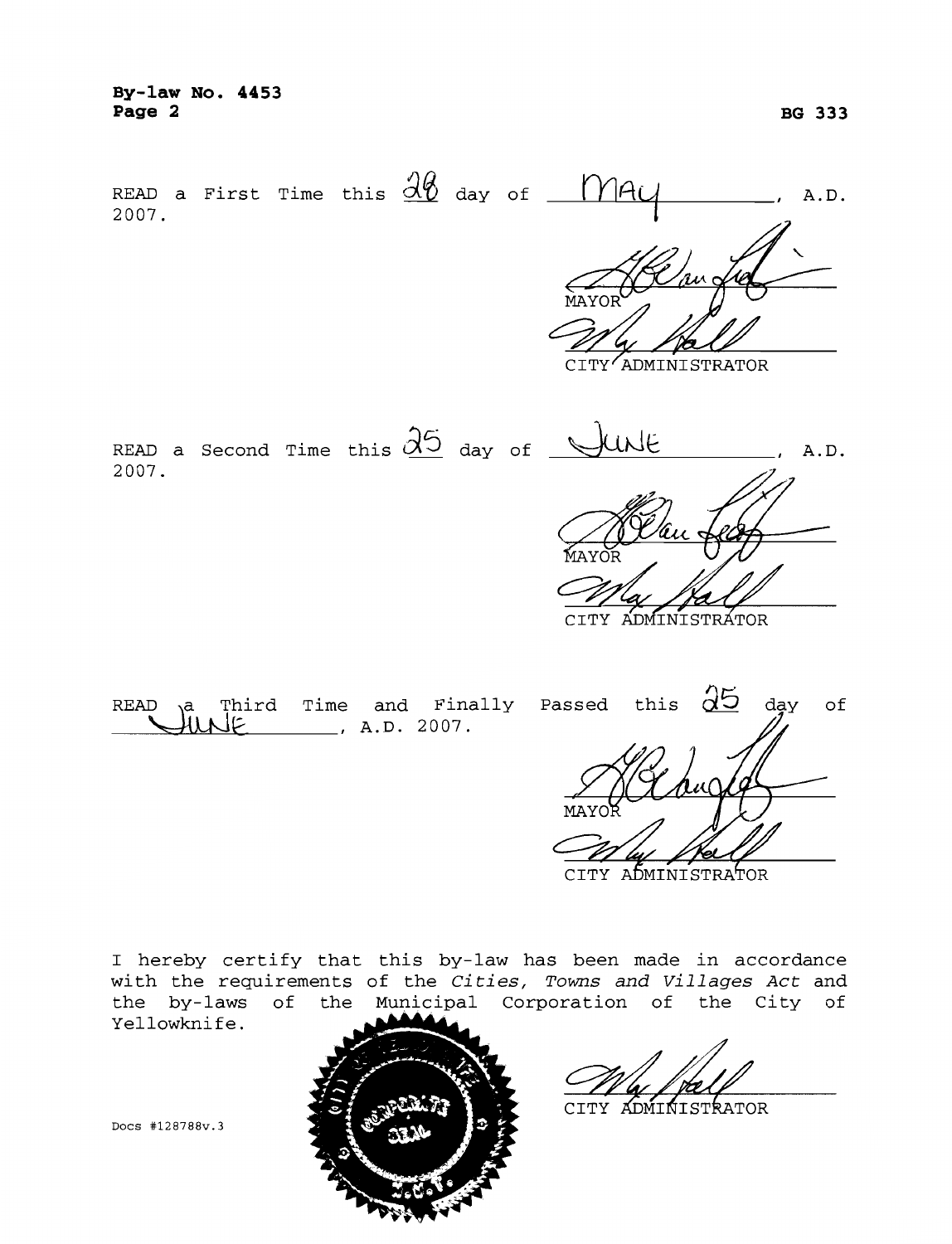### **Schedule "A"**

## **Fees and Charges**

**PART 1 -** Boxing, Wrestling, and Other Combative Sports Fees (Boxing, Wrestling, and Other Combative Sports By-law No. 4396)

| TYPE OF PERMIT | FEE                                |
|----------------|------------------------------------|
| Event          | 3% of the admissions plus \$10 per |
|                | table                              |
| Manager        | \$25.00                            |
| Contestant     | \$25.00                            |
| Referee        | \$25.00                            |
| Match Maker    | \$100.00                           |
| Second         | \$25.00                            |
| Timekeeper     | \$25.00                            |
| Judge          | \$25.00                            |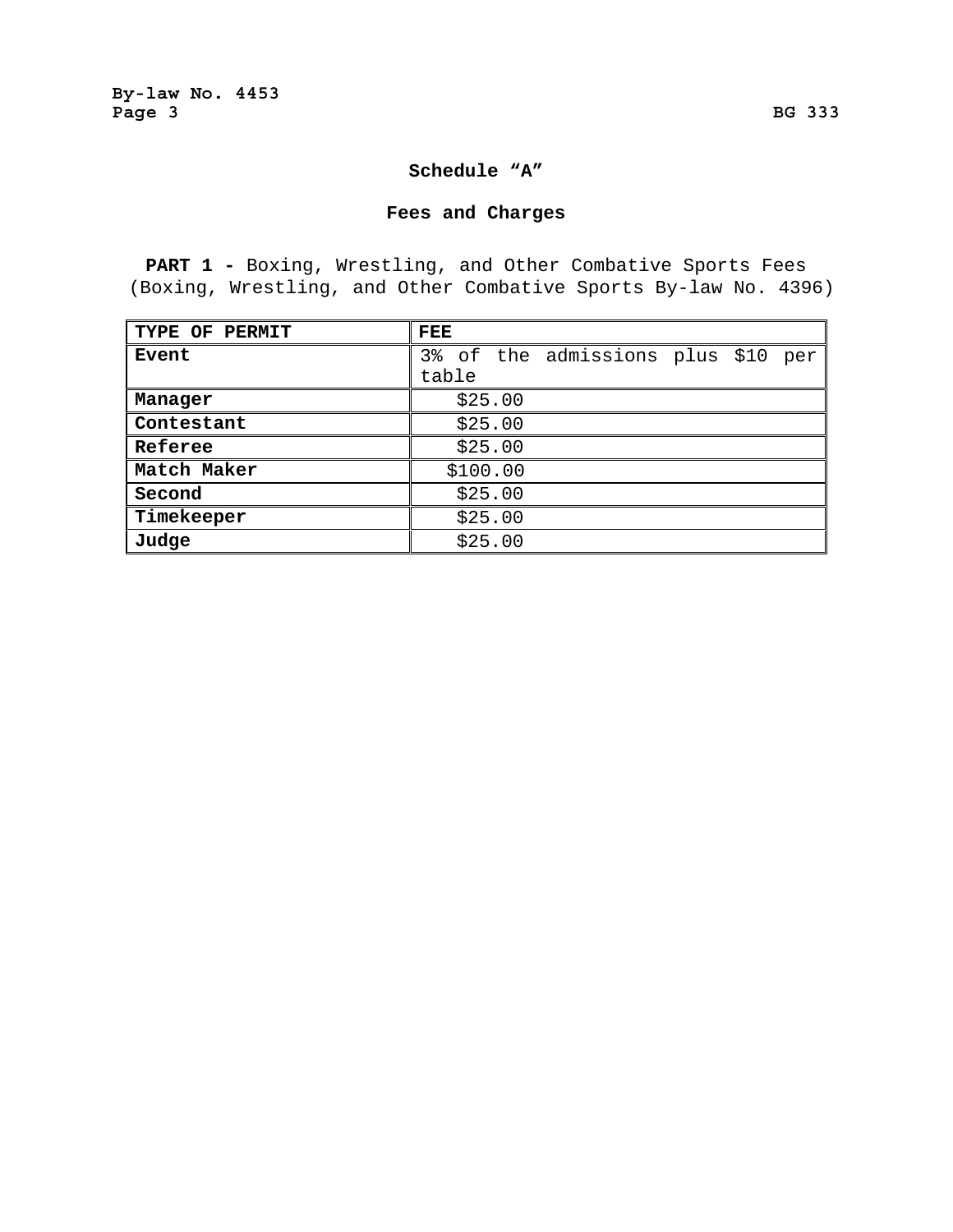**PART 2** - Building Fees (Building By-law No. 3815)

| <b>SERVICE</b>                  | FEE                                    |
|---------------------------------|----------------------------------------|
| Building Permit                 |                                        |
| Residential detached single     | $$30.32 + $6.67$ per \$1000.00         |
| family dwelling, duplex units   | of construction costs                  |
| and additions                   |                                        |
| Residential decks and garages   | $$30.32 + ($2.58 per m2 or$            |
|                                 | $$.24$ per sq. ft.)                    |
| All other building types        | $$30.32 + $6.67$ per \$1000.00         |
|                                 | of construction costs                  |
| Mechanical Permit               |                                        |
| Plumbing fixtures               | $$30.32 + $7.28$ per fixture           |
| All other mechanical            | $$30.32 + $6.67$ per \$1000.00         |
| installation                    | of installation costs                  |
| Sign Permit                     | $$30.32 + $6.67 \text{ per } $1000.00$ |
|                                 | of sign costs                          |
| Demolition Permit               | $$30.32 + $6.67$ per \$1000.00         |
|                                 | of demolition costs                    |
| Temporary Building Permit       | $$30.32 + $6.67$ per \$1000.00         |
|                                 | of installation costs                  |
| File Information                | \$30.32 per request                    |
| Inspection Request (where a     | \$90.95 per inspection                 |
| valid Building Permit is not in |                                        |
| effect)                         |                                        |
| Re-Inspection Fee               | \$90.95 per inspection                 |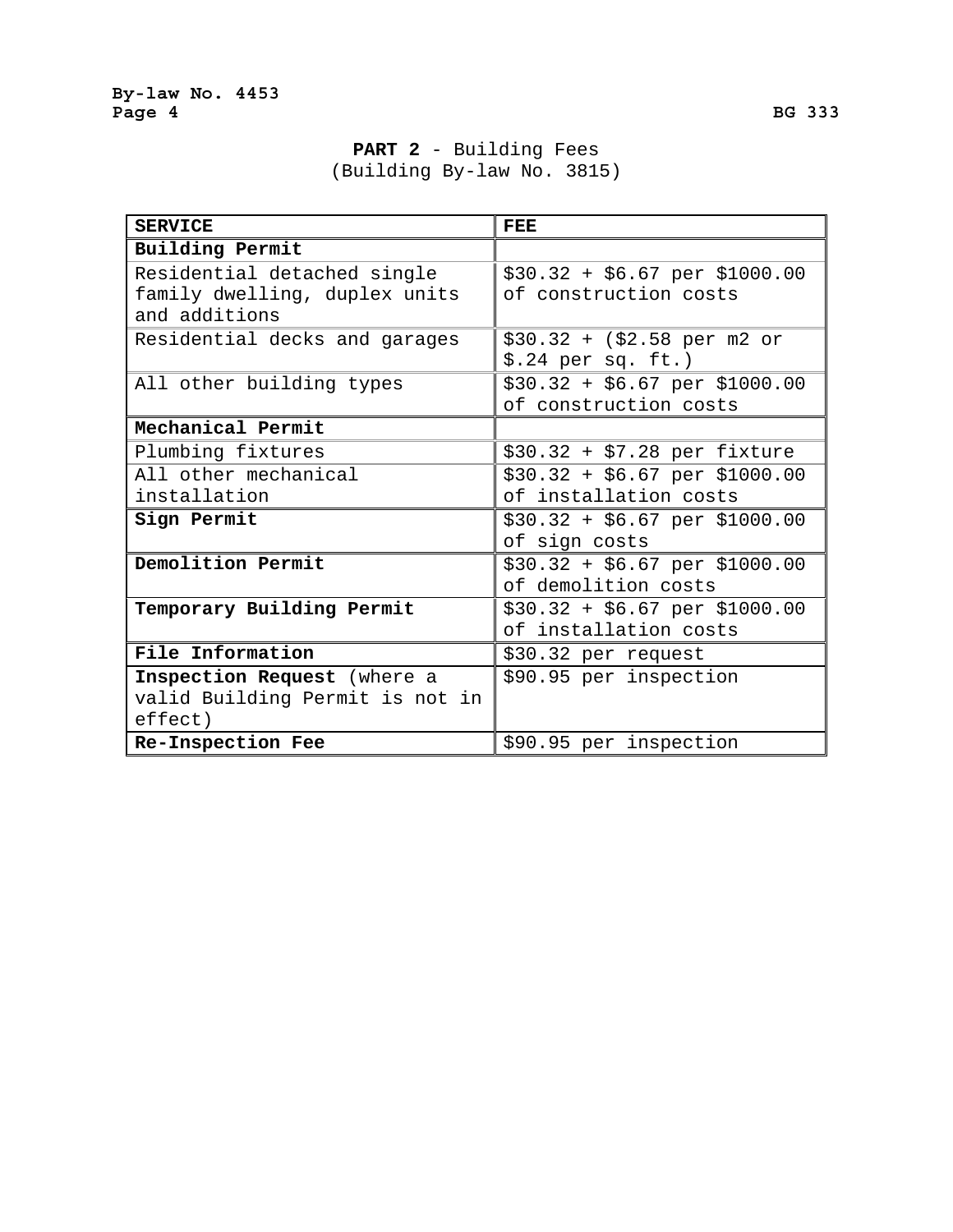**PART 3** - Business Licencing Fees (Business Licence By-law No. 3451)

| TYPE OF BUSINESS LICENCE/SERVICE      | FEE                   |
|---------------------------------------|-----------------------|
| Advertising Manufacturer              | \$100.00              |
| Advertising Vehicle (per unit) for    | \$50.00               |
| duration of permit                    |                       |
| Agent (resident)                      | \$100.00              |
| Amusement Attraction (if not          | \$1,100.00            |
| sponsored by a local service club)    |                       |
| - 14 day maximum                      |                       |
| - more than 14 days                   | $$1,100.00 + $100.00$ |
|                                       | per day               |
| Amusement Attraction (if sponsored by | \$100.00              |
| a local service club)                 |                       |
| Apartment Rentals (3 or more units    | \$100.00              |
| per building)                         |                       |
| Appliance Servicing                   | \$100.00              |
| Arcade                                | \$100.00              |
| Architect                             |                       |
| - resident                            | \$100.00              |
| - non-resident                        | \$200.00              |
| Auctioneer                            |                       |
| - resident                            | \$100.00              |
| - non-resident                        | $$200.00 + after ten$ |
|                                       | days, \$5.00 per day  |
|                                       | to max. of            |
|                                       | \$300.00/yr           |
| Auto-body Shop                        | \$100.00              |
| Automobile Dealership                 | \$100.00              |
| Bakery                                | \$100.00              |
| Bank (per Branch)                     | \$100.00              |
| Barber and Beauty Shop                | \$100.00              |
| Bed and Breakfast                     | \$100.00              |
| Beverage Room                         | \$100.00              |
| Blacksmith Shop                       | \$100.00              |
| Boarding, Lodging or Rooming House    | \$100.00              |
| Bowling Alley                         | \$100.00              |
| Butcher Shop/Meat Market              | \$100.00              |
| Candy/Ice Cream Dealer                | \$100.00              |
| Carpenter                             | \$100.00              |
| Carpet Outlet                         | \$100.00              |
| Caterer                               | \$100.00              |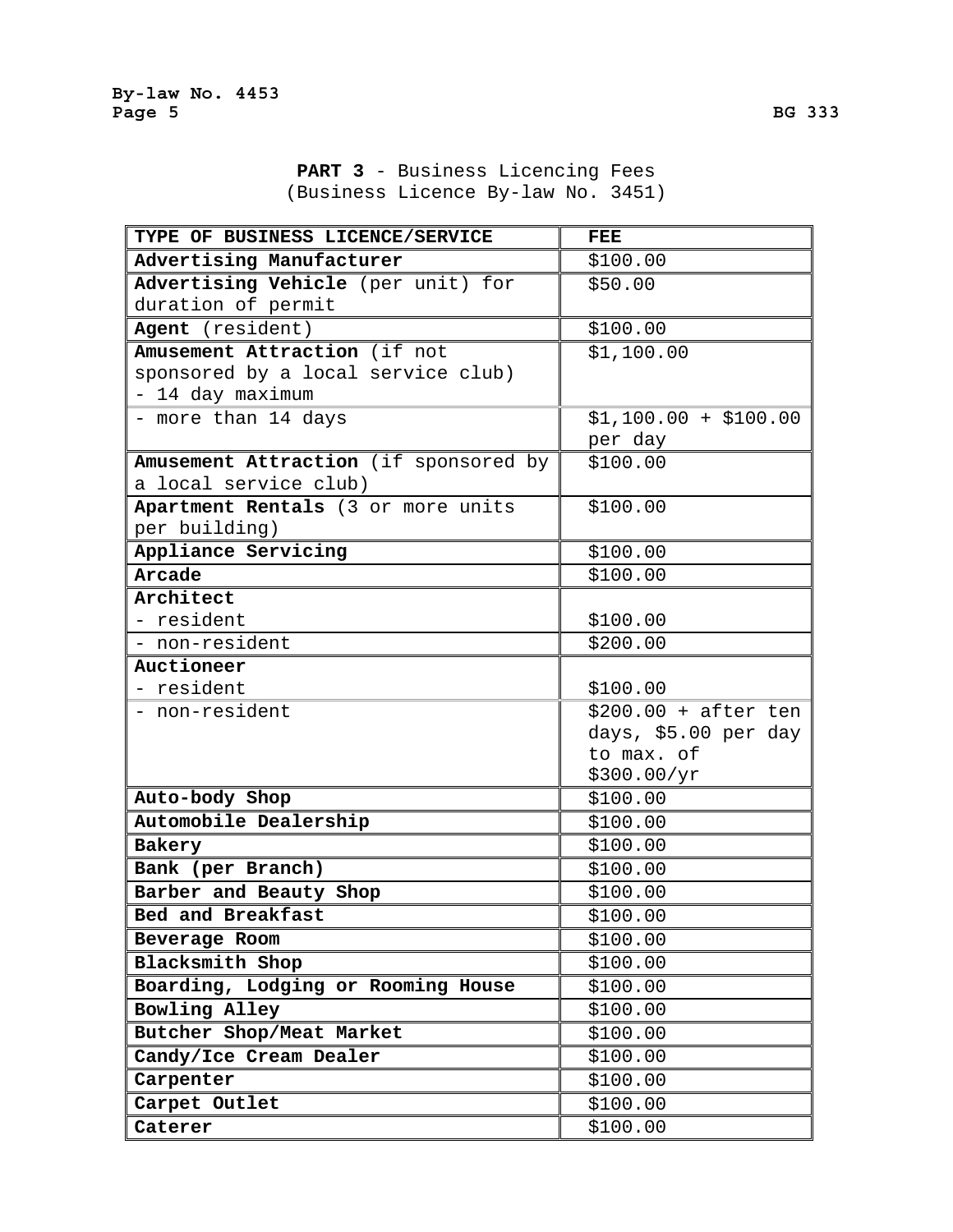### **By-law No. 4453**  Page 6 BG 333 **BG 333**

| Canvasser                            |                  |
|--------------------------------------|------------------|
|                                      |                  |
| Resident (1 year)                    | \$100.00         |
| non-resident                         |                  |
| - 1 month                            | \$100.00         |
| - 6 months                           | \$250.00         |
| - 1 year                             | \$400.00         |
| Christmas Tree Vendors               |                  |
| resident (1 year)                    | \$35.00          |
| non-resident (1 month)               | \$100.00         |
| charitable                           | no charge        |
| Circus                               |                  |
| 14 day maximum                       | \$1,100.00       |
| over 14 days                         | $$1,100.00 +$    |
|                                      | \$100.00 per day |
|                                      | over 14          |
| Charitable - if sponsored by a local | \$100.00 total   |
| service club                         |                  |
|                                      |                  |
| Contractor                           | \$100.00         |
| Dairy                                | \$100.00         |
| Day Care                             | \$100.00         |
| Delivery/Messenger Service           | \$100.00         |
| Diamond Drillers                     | \$100.00         |
| Dining Lounge                        | \$100.00         |
| Drug Store                           | \$100.00         |
| Dry Cleaners/Laundry                 | \$100.00         |
| Dry Waller                           | \$100.00         |
| Electric and Appliance Repair Shop   | \$100.00         |
| Electric Light Plant                 | \$100.00         |
| Explosive Storage, Dealer or Handler |                  |
| resident                             | \$100.00         |
|                                      |                  |
| non-resident                         | \$200.00         |
| Firearm/Ammunition Dealer            | \$100.00         |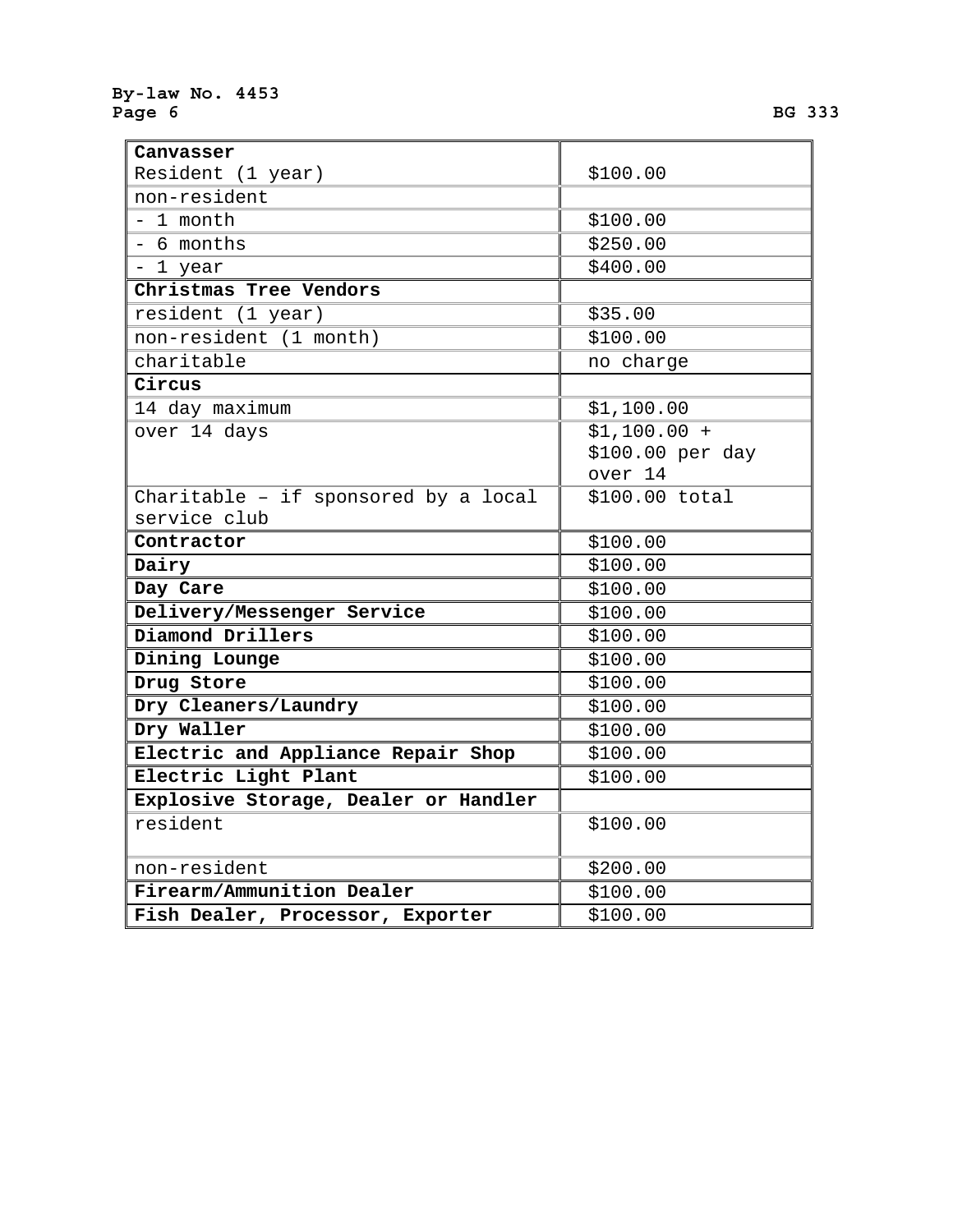| Freighting by Motor Vehicle         | \$100.00           |
|-------------------------------------|--------------------|
| Garage Keeper/Motor Vehicle Service | \$100.00           |
| Station                             |                    |
| Gasoline Filling Station            | \$100.00           |
| General Contractor                  |                    |
| resident                            | \$100.00           |
| non-resident                        |                    |
| - 1 month                           | \$50.00            |
| - 6 months                          | \$150.00           |
| - 1 year                            | \$200.00           |
| General Store                       | \$100.00           |
| Grocery Store                       | \$100.00           |
| Hawker/Pedlar                       |                    |
| resident                            | \$100.00           |
| non-resident                        |                    |
| - 1 month                           | \$100.00           |
| - 6 months                          | \$250.00           |
| - 1 year                            | \$400.00           |
| Health Parlor                       | \$100.00           |
| Home Occupation                     |                    |
| new application                     | $$150.00$ (+       |
|                                     | development permit |
|                                     | fee)               |
| renewal                             | \$200.00           |
| Implement/Industrial Dealer         | \$100.00           |
| Insurance Agent, Investment         |                    |
| Dealers/Agents                      |                    |
| resident                            | \$100.00           |
| non-resident                        | \$200.00           |
| Janitorial                          | \$100.00           |
| Jewelers/Watch repairs              | \$100.00           |
| <b>Kennel</b>                       | \$100.00           |
| Kiosk                               | \$100.00           |
| Landscaping                         | \$100.00           |
| Limousine Service                   | \$100.00           |
| Liquor Service                      | \$100.00           |
| Livery and Boarding Stable          | \$100.00           |
| Locksmith                           | \$100.00           |
| Lounge                              | \$100.00           |
| Lumber Yard/Sales                   | \$100.00           |
| Mail Order House                    | \$100.00           |
| Machine Shop                        | \$100.00           |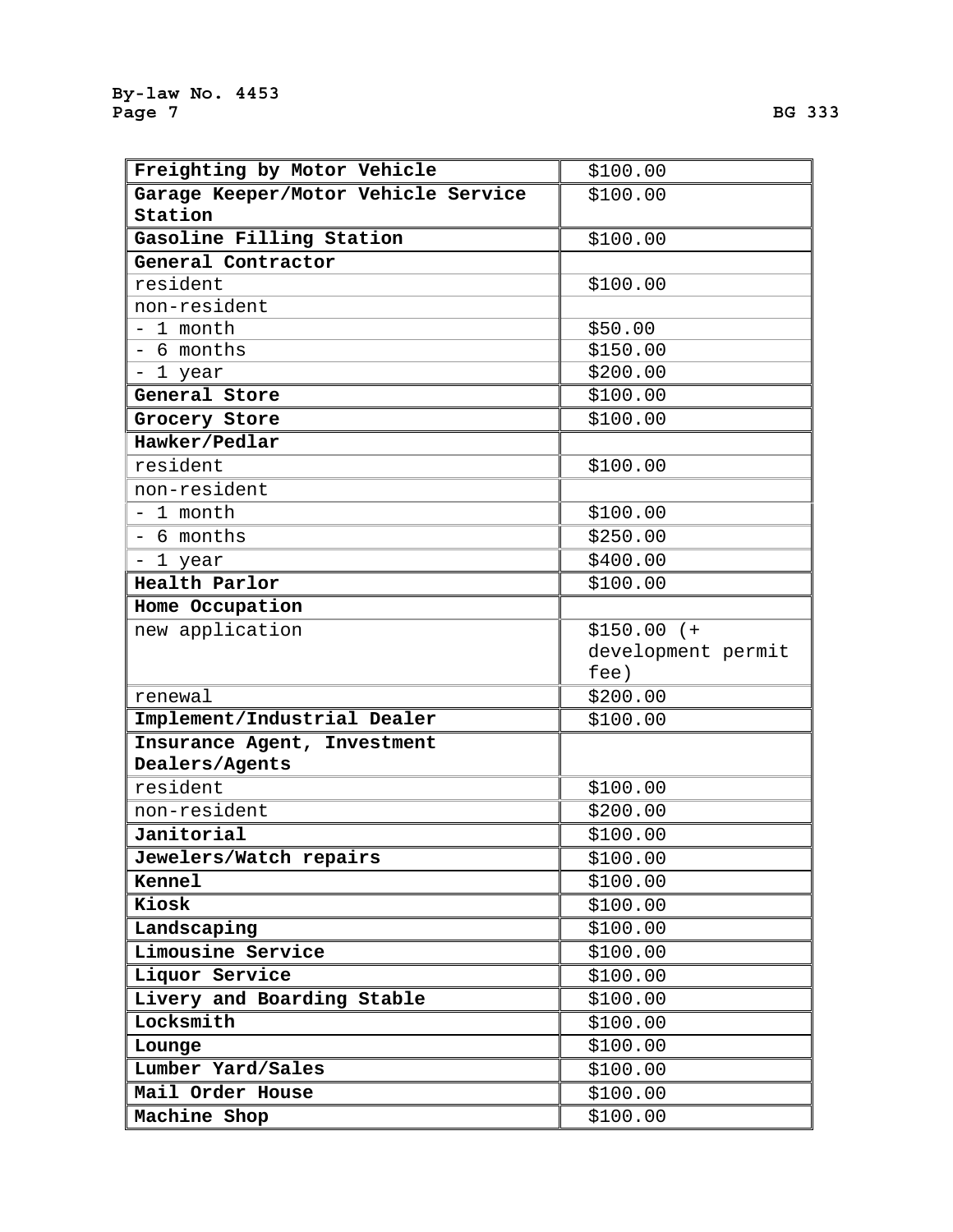| Manicurist                           | \$100.00 |
|--------------------------------------|----------|
| Market (Trader/Flea)                 | \$100.00 |
| Mechanical Trades                    |          |
| resident                             | \$100.00 |
| non-resident                         |          |
| - 1 month                            | \$50.00  |
| - 6 months                           | \$150.00 |
| - 1 year                             | \$200.00 |
| Massage Parlor                       | \$100.00 |
| Mobile Home Dealer                   | \$100.00 |
| Mobile Home Park                     | \$100.00 |
| Money Lenders                        | \$100.00 |
| Motel/Hotel                          | \$100.00 |
| Motor Vehicle Dealer                 | \$100.00 |
| Mutual Fund Dealers/Agents           |          |
| resident                             | \$100.00 |
| non-resident                         | \$200.00 |
| <b>Office Rentals</b> (per building) | \$100.00 |
| Painter                              | \$100.00 |
| Pawnbroker                           | \$100.00 |
| Pet Grooming                         | \$100.00 |
| Photo/Photographer Shop              | \$100.00 |
| Plumbing Contractor                  | \$100.00 |
| Pool/Billiard Parlors                | \$100.00 |
| Printer/Publisher                    | \$100.00 |
| Private Investigator                 | \$100.00 |
| Professional Office                  | \$100.00 |
| Public Halls                         | \$100.00 |
| Entertainment/Bingo's                | \$100.00 |
| Public Warehouse                     | \$100.00 |
| Radio Servicing/Sales                | \$100.00 |
| Real Estate Agent                    | \$100.00 |
| Refrigeration/Air Conditioning       | \$100.00 |
| Contractor                           |          |
| Rental Agency                        | \$100.00 |
| Restaurant                           | \$100.00 |
| Retail Business                      | \$100.00 |
| Salvage Dealer                       | \$100.00 |
| Second Hand Dealer                   | \$100.00 |
| Security Alarm Agent                 | \$100.00 |
| Security Business                    | \$100.00 |
| Sheet Metal Shop                     | \$100.00 |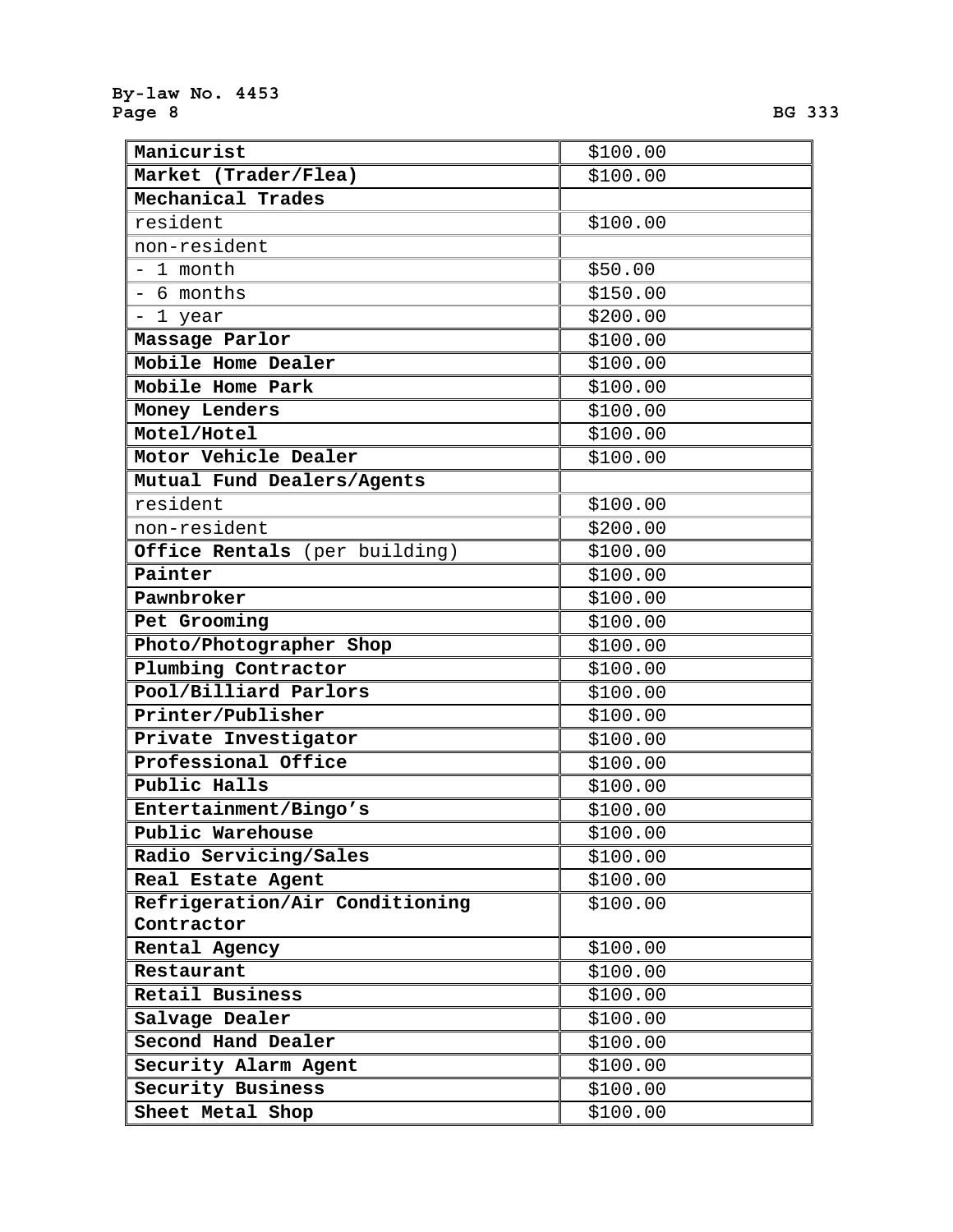| Shoe Repair Shop                 | \$100.00            |
|----------------------------------|---------------------|
| Shoe Store                       | \$100.00            |
| Shooting Gallery                 | \$100.00            |
| Snack Bar                        | \$100.00            |
| Special Auctioneer               |                     |
| resident                         | \$100.00            |
| non-resident                     | \$200.00            |
| Spray Painting Shop              | \$100.00            |
| Stock Broker or Broker's Agent   | \$100.00            |
| Student Business                 | no charge           |
| Supper Club/Cocktail Lounge      | \$100.00            |
| Tattoo Parlor                    | \$100.00            |
| Theater                          | \$100.00            |
| Tire Sales and Repairs           | \$100.00            |
| Tobacco Dealer                   | \$100.00            |
| Towing/Boosting Service          | \$100.00            |
| Transient Contractor             | \$200.00            |
| Transient Trader                 | \$1,500.00          |
| Travel Agent                     | \$100.00            |
| Undertaker                       | \$100.00            |
| Used Car Dealer                  | \$100.00            |
| Video Sales and Rental           | \$100.00            |
| Welding Shop                     | \$100.00            |
| Woodworking Shop                 | \$100.00            |
| All Businesses not listed        |                     |
| resident                         | \$100.00            |
| non-resident                     | \$200.00            |
| Administrative Fees              |                     |
| - Licence Information changes    | \$25.00             |
| - Transfer of Business Licence   | \$25.00             |
| - Operating a business after the | Licence Application |
| expiry date of the licence       | $ree + $50.00$      |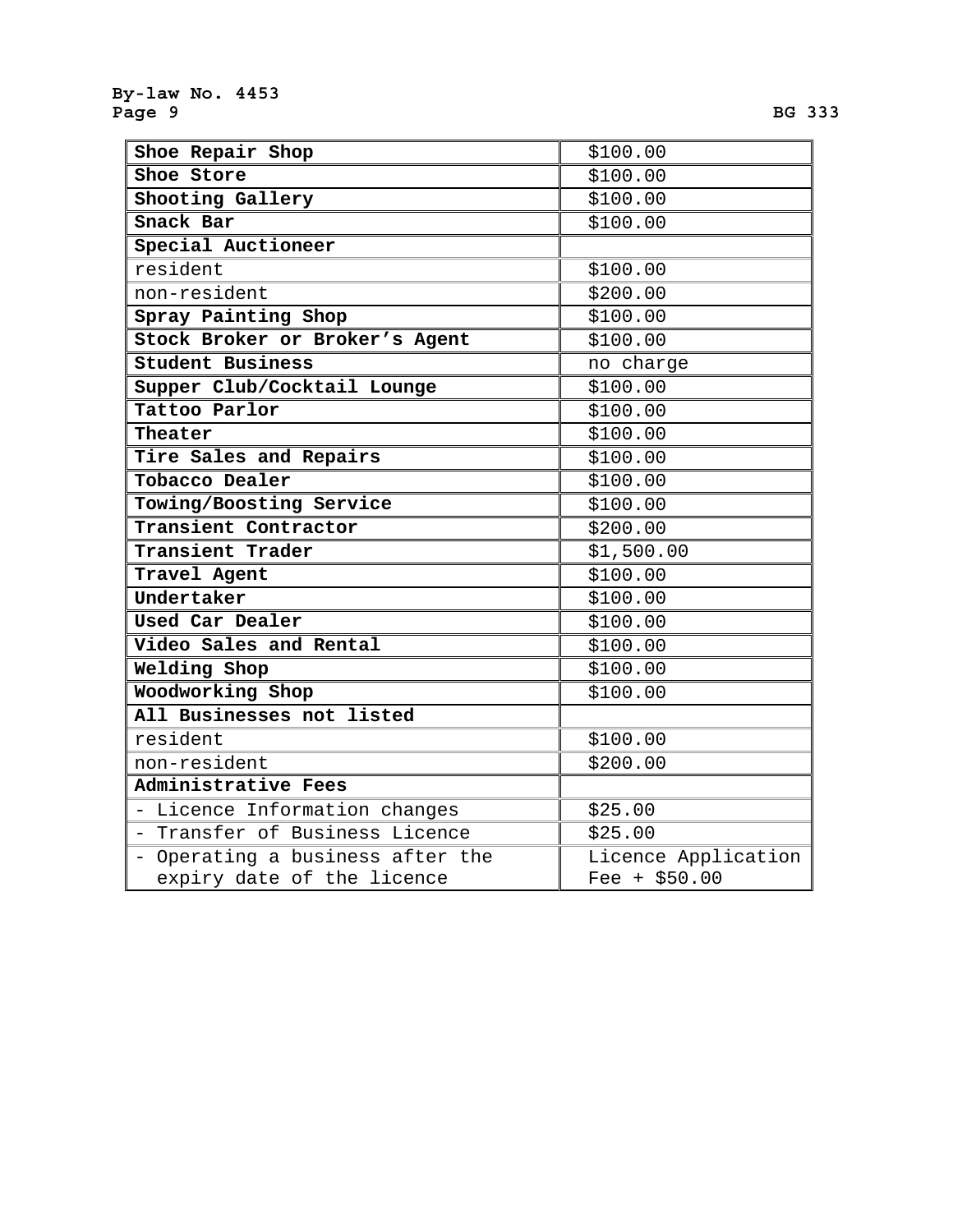| <b>SERVICE</b>         | <b>FEE</b>         |
|------------------------|--------------------|
| Burial Permit          | no charge          |
| Burial Plot            |                    |
| - Infant               | \$50.00            |
| - Adult                | \$100.00           |
| - Military             | \$50.00            |
| - Cremation            | \$50.00            |
| Opening Burial Plot    | \$160.00           |
| Closing Burial Plot    | \$160.00           |
| Opening Cremation Plot | \$80.00            |
| Closing Cremation Plot | \$80.00            |
| Disinterment           | 100% cost recovery |

PART 4 - Cemetery Fees (Cemetery By-law No. 3965)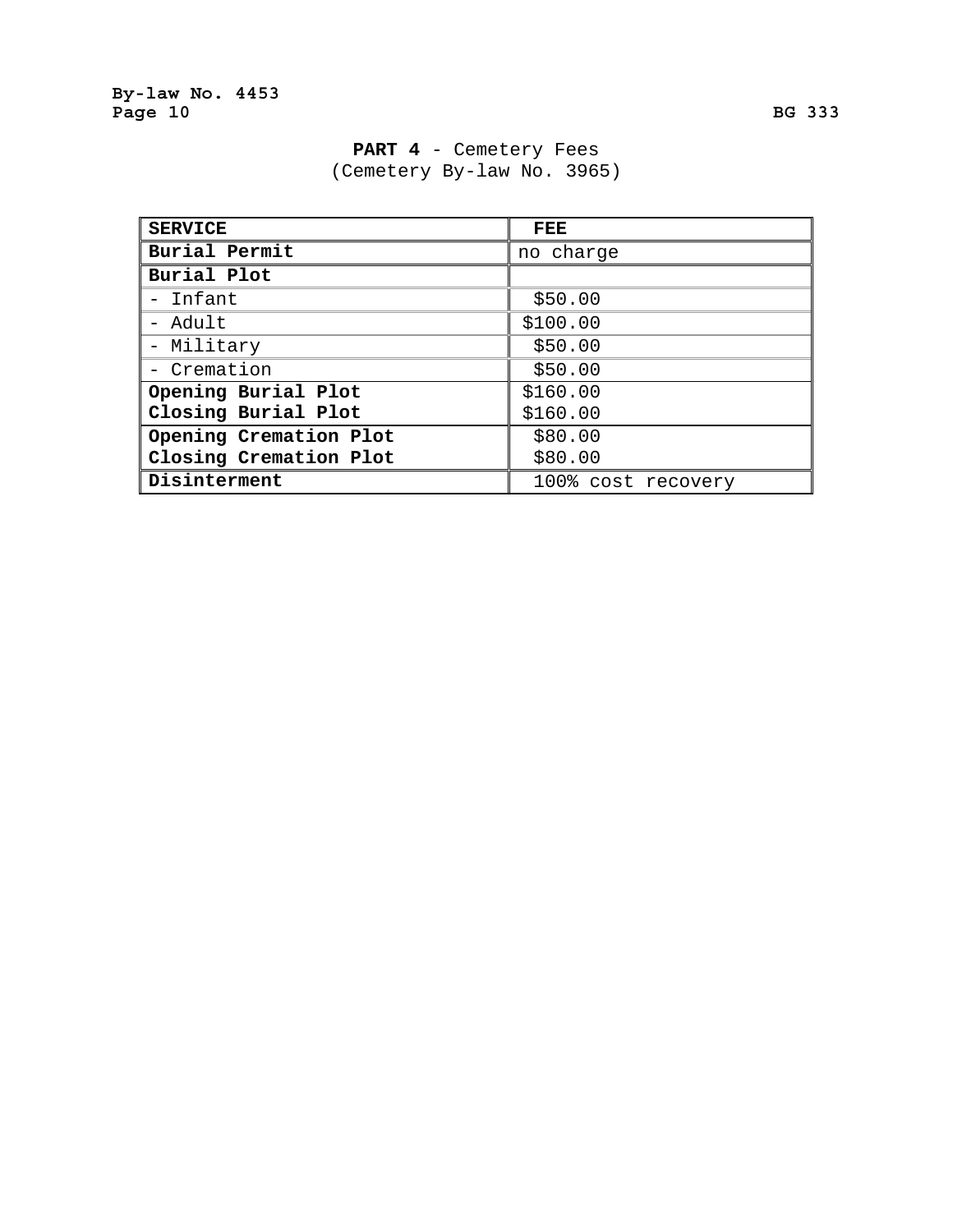# **PART 5** - Animal Fees (Dog By-law No. 3710)

| <b>SERVICE</b>                    | FEE/REFUND AMOUNT      |
|-----------------------------------|------------------------|
| Neutered/Spayed Dog               | \$7.00                 |
| Un-neutered/Non-spayed Dog        | \$25.00                |
| - Licence Refund (upon proof of   | \$15.00                |
| neutering/spaying of a previously |                        |
| un-neutered/non-spayed dog)       |                        |
| Licenced Kennel Dog               | \$3.00                 |
| Tag Replacement                   | \$5.00                 |
| Impoundment                       | Cost recovery based on |
|                                   | contracted amount with |
|                                   | Pound keeper           |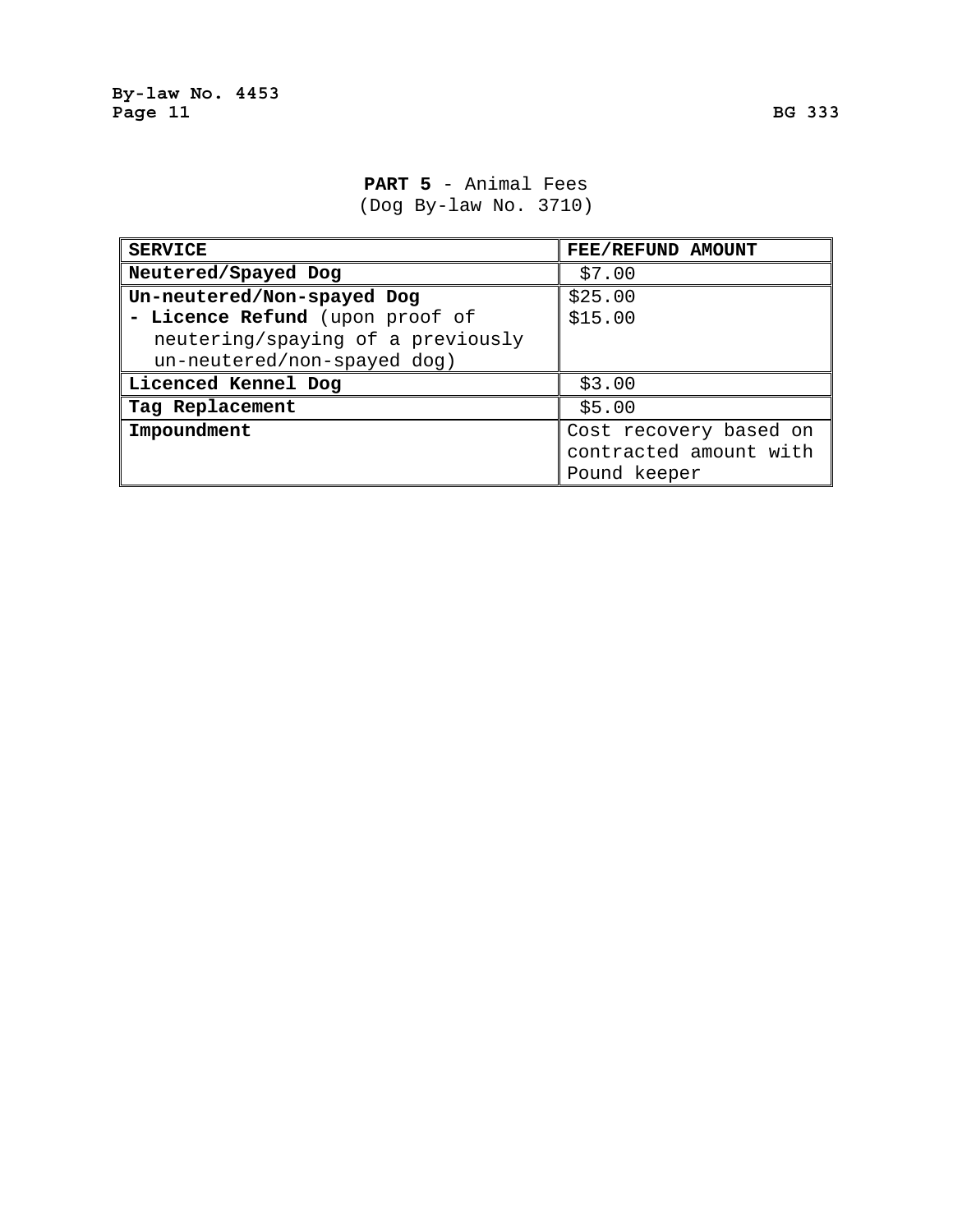# **PART 6** - Fire Division Fees

(Emergency Response and Protection By-law No. 4175)

| EQUIPMENT AND LABOUR CHARGES FOR         | FEE                                                                                                                      |
|------------------------------------------|--------------------------------------------------------------------------------------------------------------------------|
| EMERGENCY RESPONSES                      |                                                                                                                          |
| <b>FIRE RESPONSE</b>                     | \$500.00                                                                                                                 |
| -First two (2) hours (minimum<br>charge) |                                                                                                                          |
| -Each additional two (2) hours           | $$200.00 + all actual$<br>overtime hours of off-<br>duty Fire Fighters<br>required to operate Fire<br>Division Equipment |
| MEDICAL REPONSE                          |                                                                                                                          |
| -Medical Transfer                        | \$400.00                                                                                                                 |
| -Medical Response - Resident             | \$200.00                                                                                                                 |
| -Medical Response - NWT Resident         | \$250.00                                                                                                                 |
| -Medical Response - Out of               | \$300.00                                                                                                                 |
| Territory Resident                       |                                                                                                                          |
| -Medical Supplies used during            | Replacement Cost + 10%                                                                                                   |
| response                                 | administration fee                                                                                                       |
| HIGHWAY RESPONSE (outside                |                                                                                                                          |
| municipal boundaries)                    |                                                                                                                          |
| -Medical or Fire                         | $$1000.00 + $1.00/km$                                                                                                    |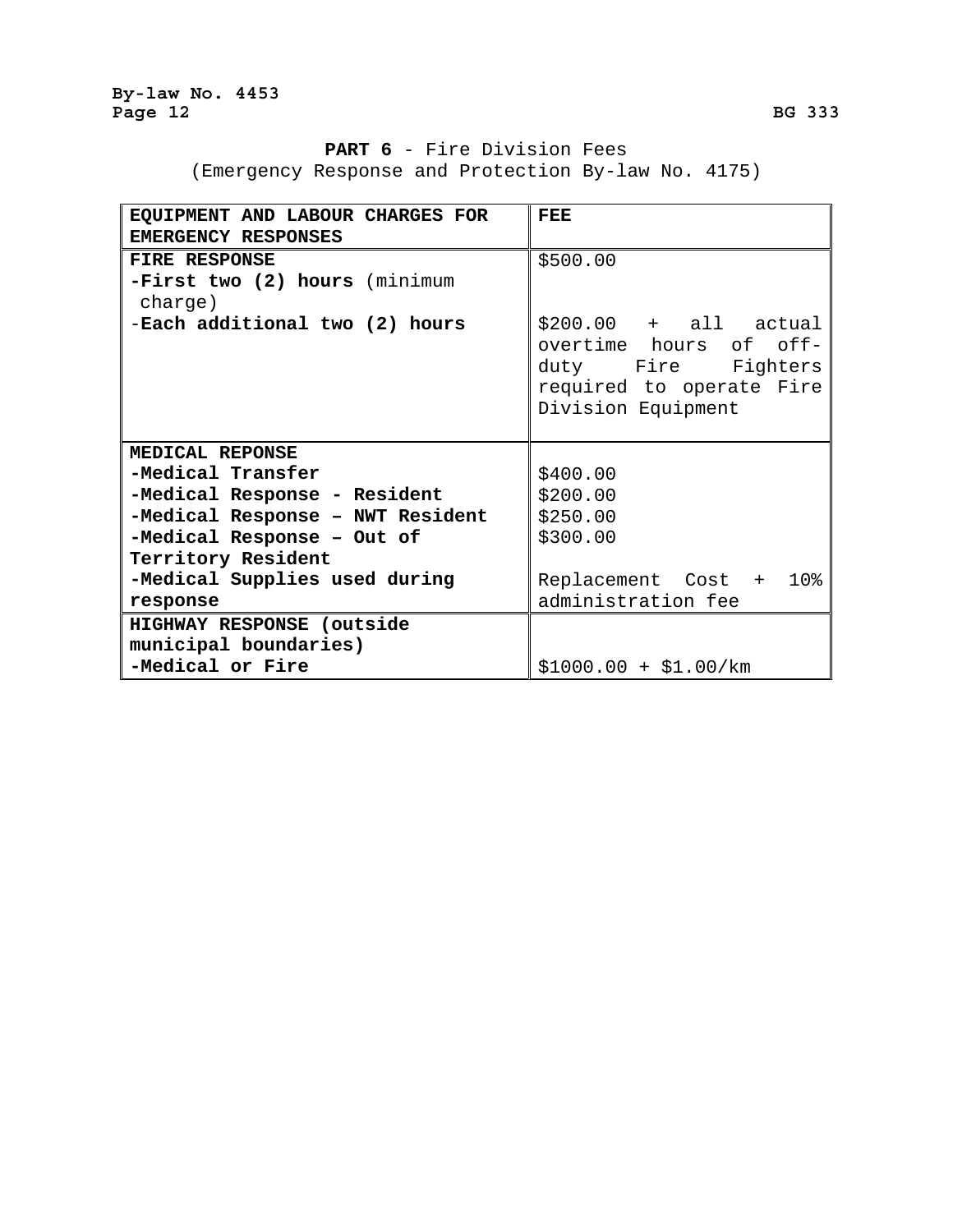# **By-law No. 4453**  Page 13 BG 333

# **PART 7** - Tax Certificate, NSF and Request for Utility or Tax Information Fees (Financial Administration By-law No. 4206)

| <b>SERVICE</b>                                                     | FEE                     |
|--------------------------------------------------------------------|-------------------------|
| Tax Certificate                                                    | \$30.00 per certificate |
| Cheque returned "Non-Sufficient Funds                              | \$30.00 per instance    |
| $or$ 'NSF'"                                                        |                         |
| <b>Request for Tax or Utility Information</b> \$15.00 per instance |                         |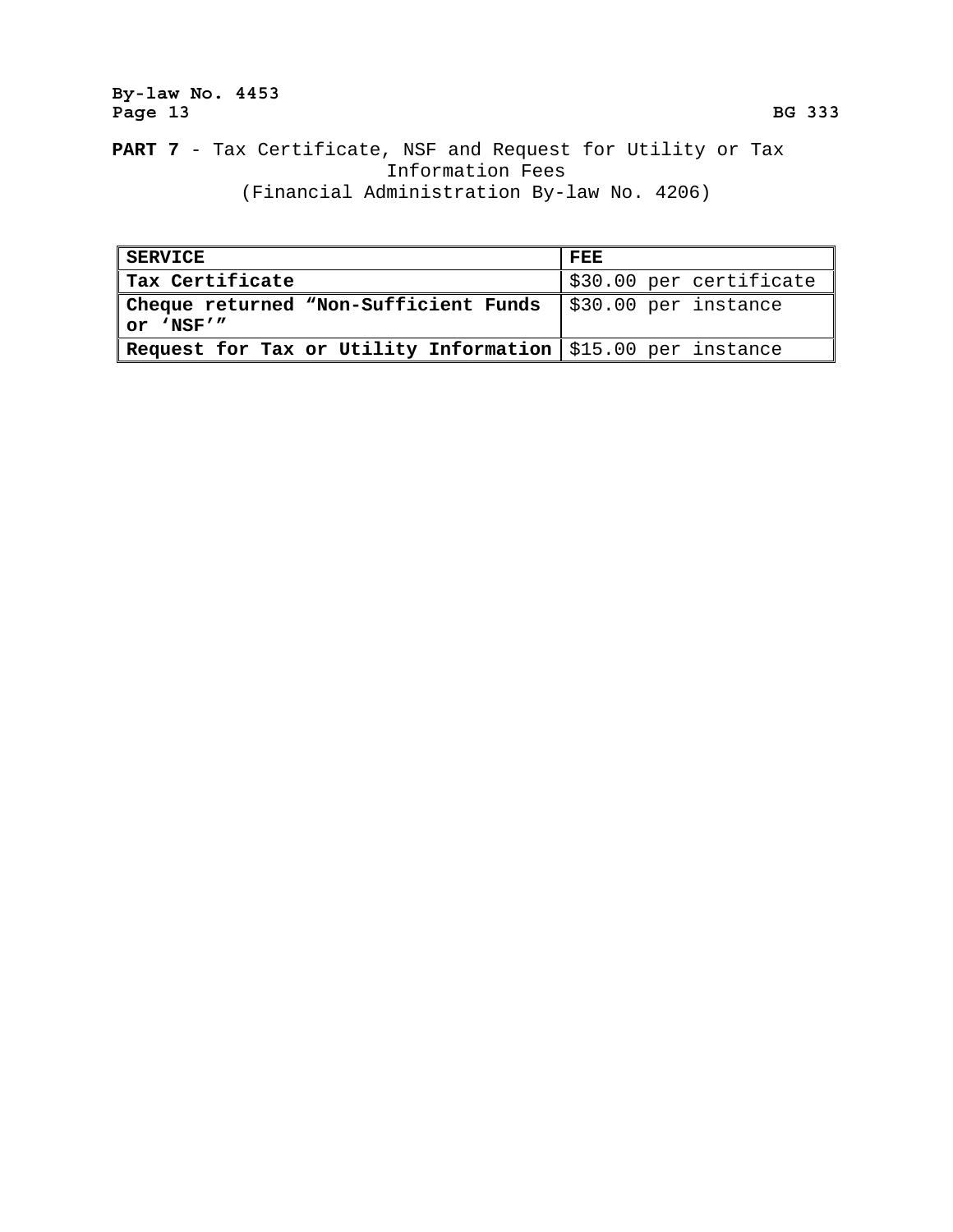# **By-law No. 4453**  Page 14 BG 333

**PART 8** – Parking Meter, Parking Certificate and Orderly Use of Highway Permit Rates (Highway Traffic By-law No. 4063)

| <b>SERVICE</b>                   | <b>FEE</b>       |
|----------------------------------|------------------|
| Parking Meter Time               |                  |
| Three (3) minutes                | $$.05$ cent coin |
| Six (6) minutes                  | $$.10$ cent coin |
| Fifteen (15) minutes             | $$.25$ cent coin |
| Sixty (60) minutes               | $$1.00$ coin     |
| One hundred Twenty (120) minutes | $$2.00$ coin     |
| Parking Certificate              |                  |
| Per month                        | \$30.00          |
| Per year                         | \$300.00         |
| Orderly Use of Highway Permit    | \$5.00           |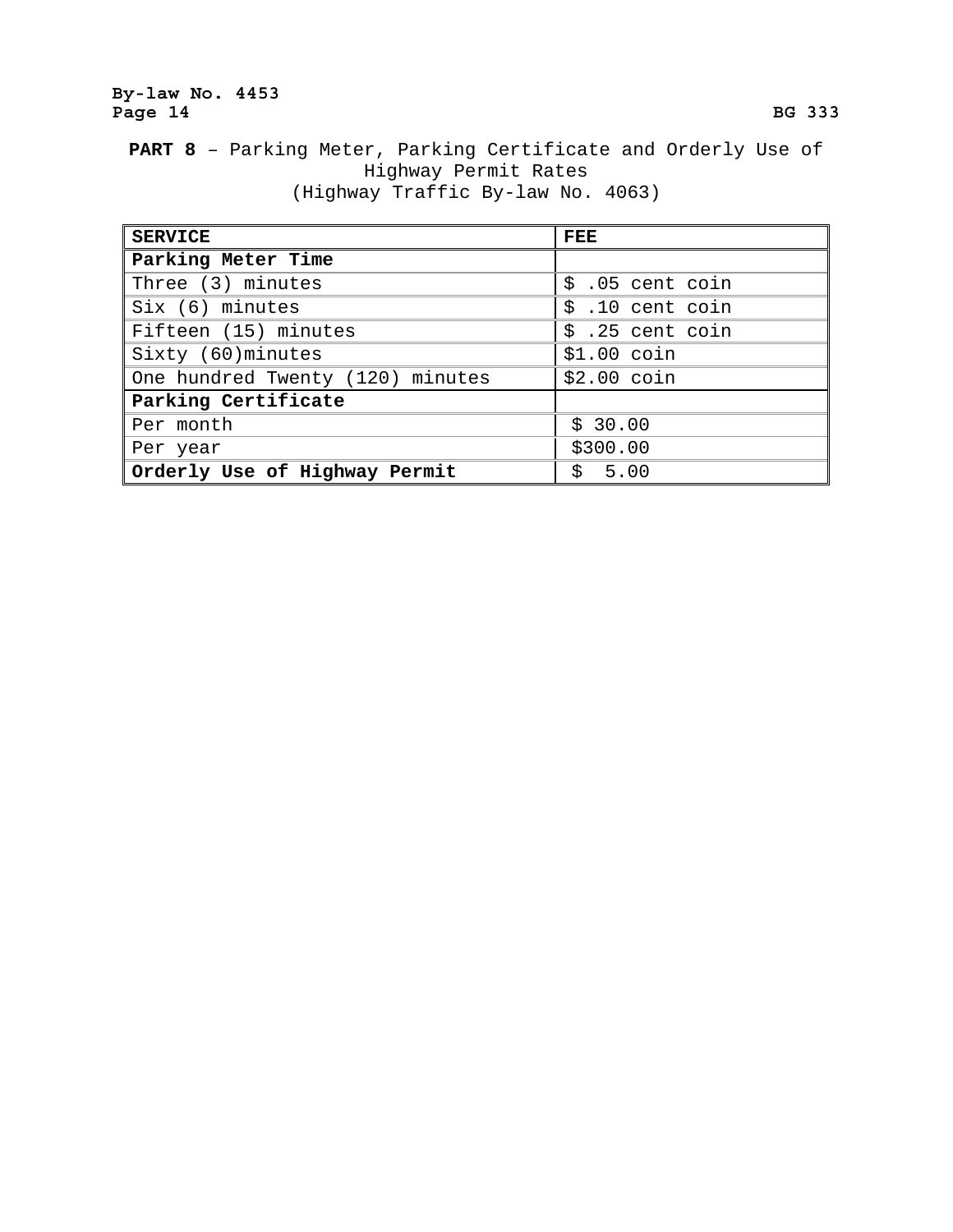**By-law No. 4453**  Page 15 **BG 333** 

# **PART 9** - Land Application Fee

(Land Administration By-law No. 3853)

| PROGRAM OR SERVICE   | FEE      |
|----------------------|----------|
| Land Application Fee | \$500.00 |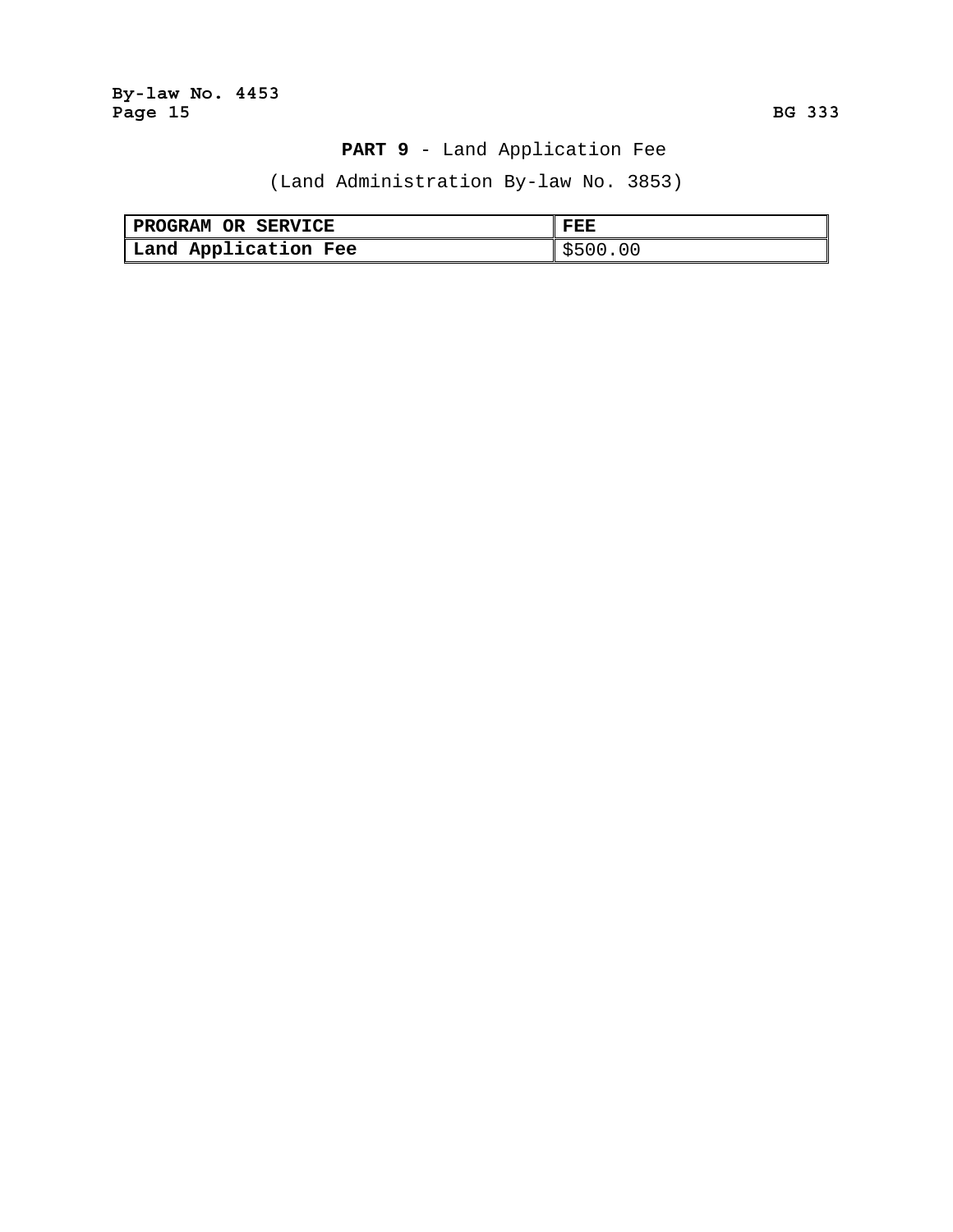| PROGRAM OR SERVICE                     | FEE                        |
|----------------------------------------|----------------------------|
| File Appeal                            | \$25.00                    |
| Initial Chauffeur's Permit             | \$150.00                   |
| Renewal of Chauffeur's Permit          | \$100.00                   |
| Replacement of lost or damaged         | \$10.00                    |
| Chauffeur's Permit                     |                            |
| Replacement of taxi meter seal         | \$100.00                   |
| Taxi Brokerage Licence                 | \$50.00                    |
| Taxi Licence                           | \$35.00                    |
| Taxi Licence Transfer                  | \$25.00                    |
| Taxi Stand                             | \$700.00 (each)            |
| Taxi Service                           |                            |
| Each pick-up and delivery where no     | \$ 3.00 plus fare shown on |
| passenger is conveyed                  | meter                      |
| Limousine Service                      | \$ 3.50 per person (no     |
|                                        | additional meter fare)     |
| Van/Station Wagon (when requested      | \$6.00                     |
| by a customer other than a             |                            |
| customer who is required to use a      |                            |
| wheelchair because of a                |                            |
| disability)                            |                            |
| Taxi Meter Fares*                      |                            |
| Flag Rate (includes 150 meters of      | \$4.00                     |
| travel)                                |                            |
| Meter Rate (each additional 100        | \$0.16                     |
| meters)                                |                            |
| Waiting Time                           |                            |
| - first three (3) minutes              | no charge                  |
| - each additional minute               | \$0.50                     |
|                                        |                            |
| *Start time is 14 seconds, Crossover - |                            |
| 20km                                   |                            |
|                                        |                            |

**PART 10** - Chauffeur's Permit Fees (Livery Licence By-law No. 3653)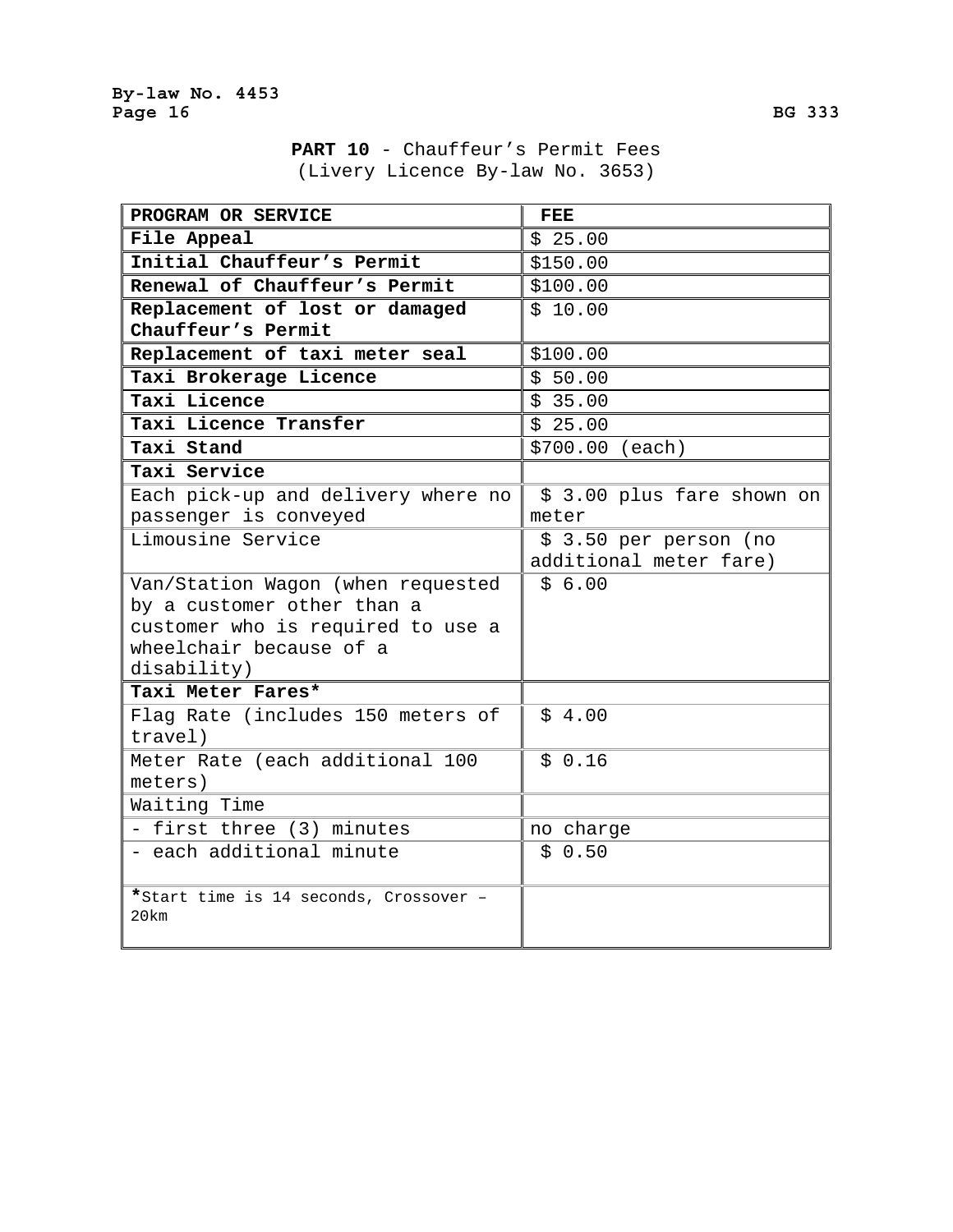# **PART 11** - Lottery Licence Fees

(Lottery Licence By-law No. 4092)

| PROGRAM OR SERVICE                                                 | FEE                                                                   |
|--------------------------------------------------------------------|-----------------------------------------------------------------------|
| Licence Application (more than<br>seven days prior to the Lottery) | $$50.00 + application fee$<br>as determined by total<br>prize amount  |
| Total Prize Amount                                                 |                                                                       |
| - Less than $$7,000$                                               | \$50.00                                                               |
| - Between $$7,000$ and $$20,000$                                   | \$300.00                                                              |
| - More than \$20,000 and not more<br>than \$50,000                 | \$1500.00                                                             |
| - Super Bingo - more than \$50,000                                 | \$5000.00                                                             |
| Licence Application (seven or less<br>days prior to the Lottery)   | \$ 100.00 + application fee<br>as determined by total<br>prize amount |
| Licence amendment more than seven                                  | \$<br>50.00                                                           |
| days prior to the Lottery                                          |                                                                       |
| Licence amendment seven or less<br>days prior to the Lottery       | \$100.00                                                              |
| Processing Fee for incorrect or<br>incomplete documents            | \$<br>25.00                                                           |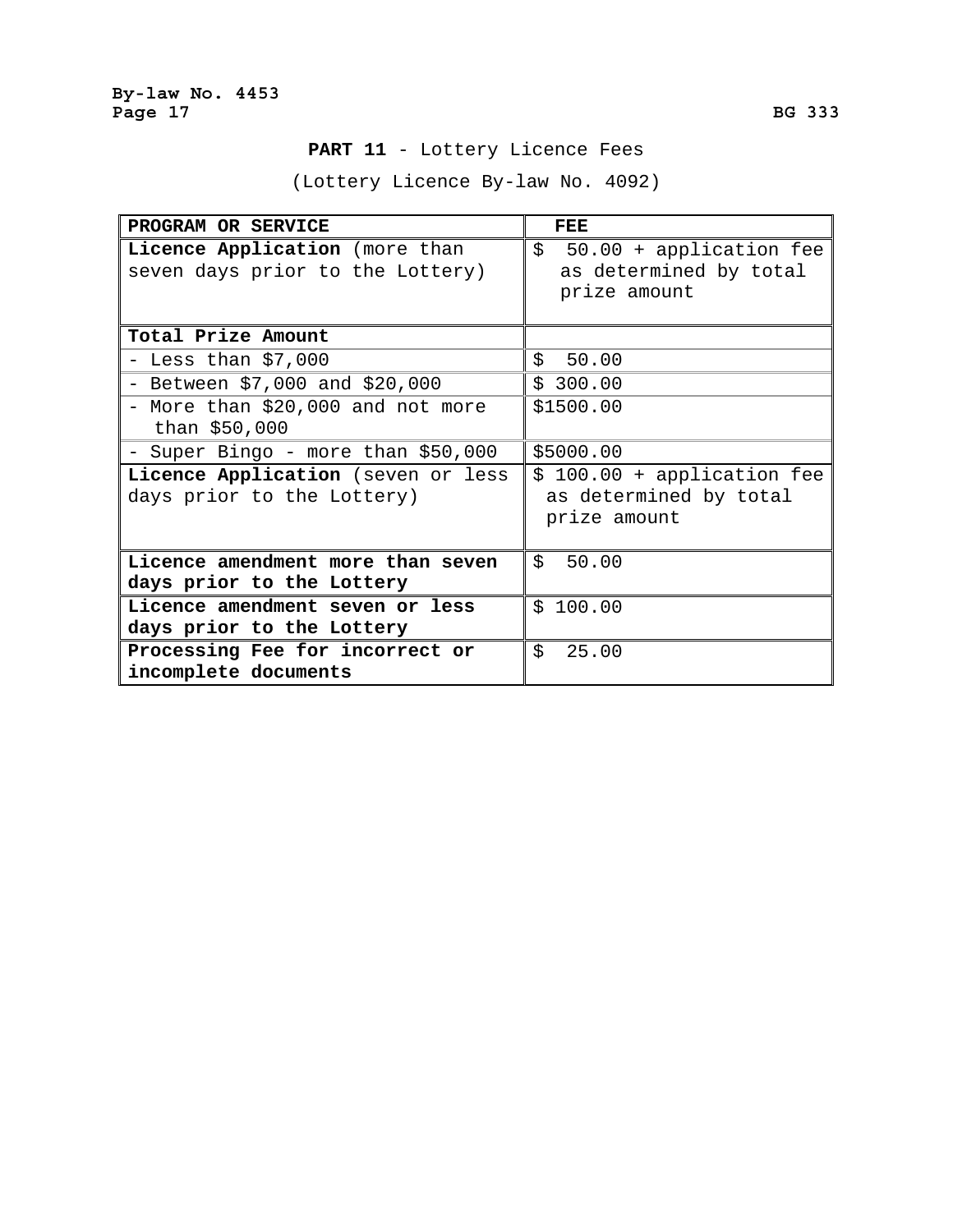**PART 12** – Recreation and Parks Related Fees (Public Parks and Recreation By-law No. 3964)

| PROGRAM OR SERVICE                     | <b>FEE</b>            |
|----------------------------------------|-----------------------|
| Arenas                                 |                       |
| Public Skating Admission               |                       |
| Adults                                 | \$3.50                |
| Children, Students, Seniors            | \$2.50                |
| Family                                 | \$7.00                |
| Noon Hour Adult Shinny or Skate        | \$3.00                |
| Parent/Tot Skating Admission           |                       |
| Parents/Tots                           | no charge             |
| Season Passes (Sept.-Apr.)             |                       |
| Passes are 50% off starting Jan. 1     |                       |
| Adults                                 | \$69.00               |
| Children, Students, Seniors            | \$34.50               |
| Family                                 | \$109.00              |
| Noon Hour Pass (16 punch for Shinny &  |                       |
| Adult Skate)                           | \$35.00               |
| Ice Arena Rental                       |                       |
| Adults (prime)                         | \$127.00/hour         |
| Adults (non prime) (75% of prime)      | \$95.25/hour          |
| Youth (prime)                          | \$63.50/hour          |
| Youth (non prime) (75% of prime)       | \$48.00/hour          |
| Adult/Youth (prime)                    | \$95.00/hour          |
| Adult/Youth (non prime) (75% of prime) | \$71.25/hour          |
|                                        |                       |
| PRIME TIME - SATURDAY AND SUNDAY       | 8:00 a.m. to midnight |
| PRIME TIME - MONDAY TO FRIDAY          | 4:00 p.m. to midnight |
| NON PRIME TIME - SATURDAY AND SUNDAY   | Midnight to 8:00 a.m. |
| NON PRIME TIME - MONDAY TO FRIDAY      | Midnight to 4:00 p.m. |
| Non Ice Arena Rental (Sports Activity) |                       |
| Adult                                  | \$67.00/hour          |
| Adult/Youth                            | \$50.25/hour          |
| Youth                                  | \$32.50/hour          |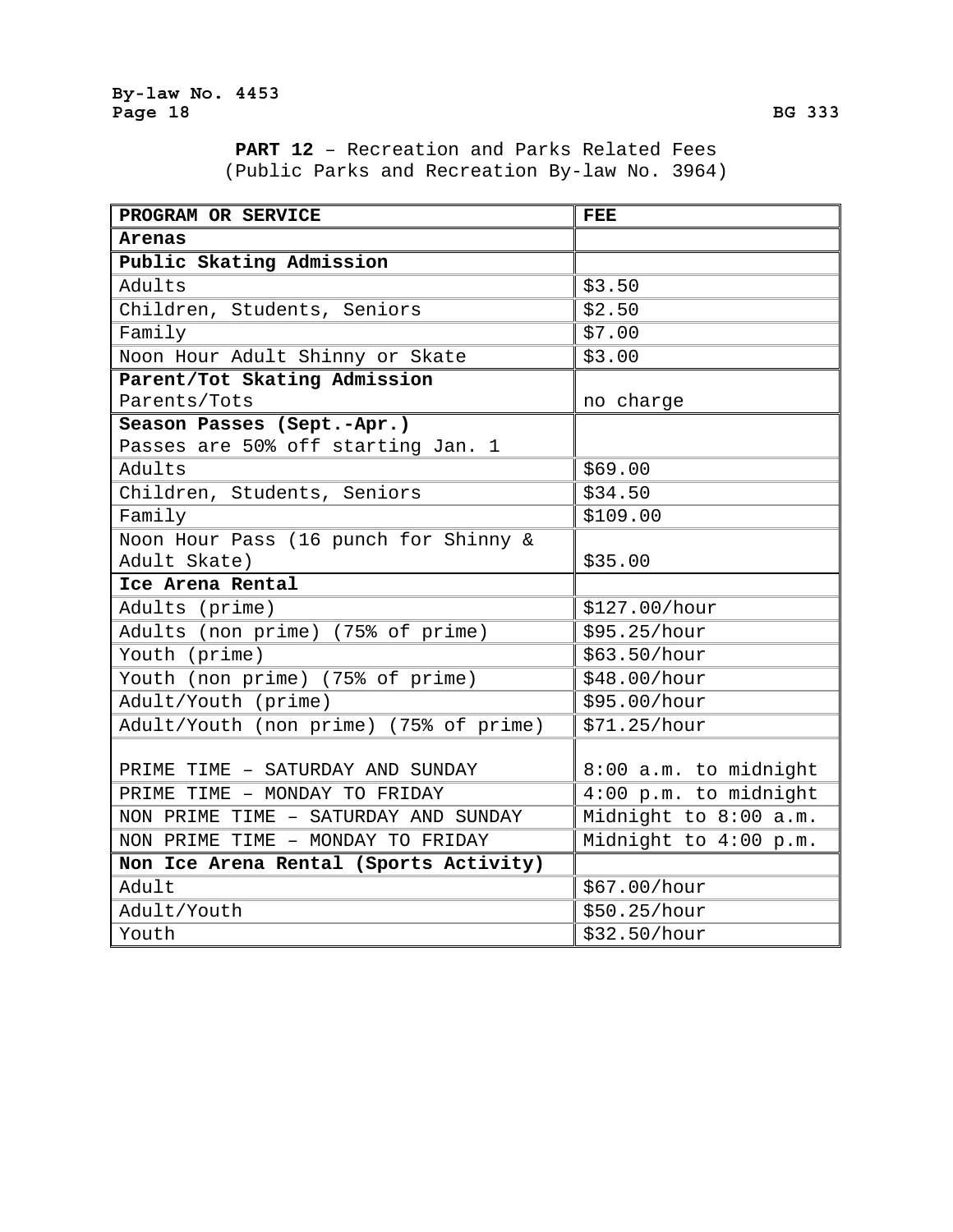| PROGRAM OR SERVICE                                                             | <b>FEE</b>                             |
|--------------------------------------------------------------------------------|----------------------------------------|
| Liquor Licensed Events at City                                                 | A \$300.00                             |
| Facilities                                                                     | maintenance/damage                     |
|                                                                                | deposit is required                    |
|                                                                                | for liquor licensed                    |
|                                                                                | events at all City                     |
|                                                                                | facilities.<br>The                     |
|                                                                                | deposit will be                        |
|                                                                                | refunded following an                  |
|                                                                                | inspection of the                      |
|                                                                                | facility by a<br>representative of the |
|                                                                                | Community Services                     |
|                                                                                | Department.                            |
| Main Floor Rental (Summer Season)                                              |                                        |
| Special Events (Additional services at                                         | \$1,311.00/day                         |
| $cost$ )*                                                                      |                                        |
| Auxiliary Power Supply (reel/day) (YK                                          | \$30.00/day                            |
| Arena only)                                                                    |                                        |
| 'A' Frame Connector/ Power Cart<br>Connection                                  | \$120.00/day                           |
|                                                                                |                                        |
| Coin operated Skate Sharpener Space                                            | \$120.00/month                         |
| Bank Machine Space                                                             | \$120.00/month                         |
| *Floor Rental includes up to 200<br>chairs/80 Tables                           |                                        |
| Multiplex Convention Rate                                                      |                                        |
|                                                                                |                                        |
| This rate applies when all elements of<br>facility are booked by a single user | \$3,400.00/day                         |
| (i.e., both arenas, gym, meeting room                                          |                                        |
| and lobby) and includes 400 chairs and                                         |                                        |
| 160 tables                                                                     |                                        |
| Portable Floor Rental                                                          |                                        |
| One Day (Includes set-up & take down)*                                         | \$1,313.00/day                         |
| Each Additional Day                                                            | \$765.00/day                           |
| *City provides two (2) staff and client provides eight (8)                     |                                        |
| assistants, if client does not provide eight (8) assistants                    |                                        |
| and City staff are available to take their place there is an                   |                                        |
| additional charge of \$1,440                                                   |                                        |
| Other                                                                          |                                        |
| Arena Lobby                                                                    | \$137.00/day or                        |
|                                                                                | \$10.00/hour                           |
|                                                                                |                                        |
|                                                                                |                                        |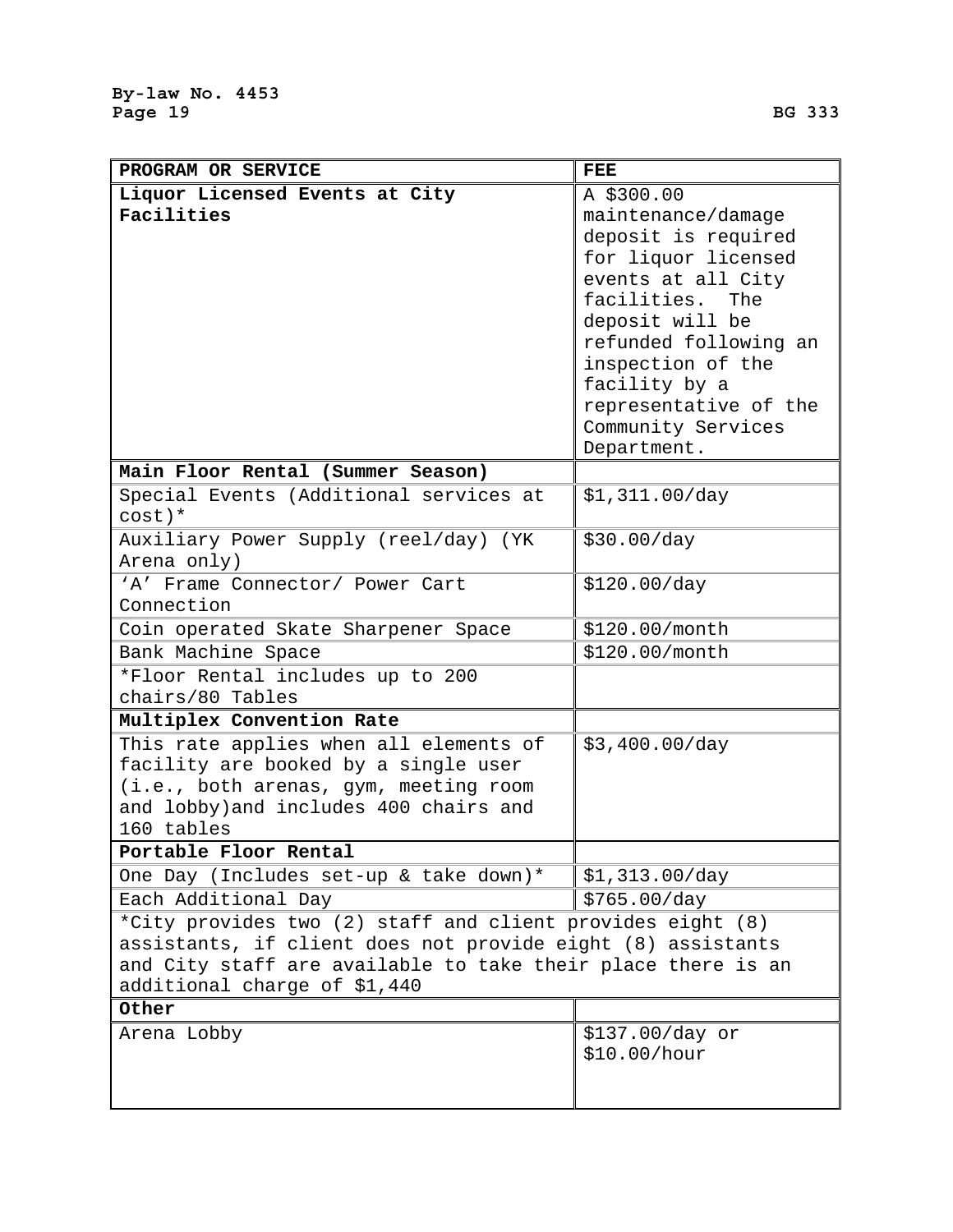| PROGRAM OR SERVICE                      | FEE                     |
|-----------------------------------------|-------------------------|
| Exclusive use of Yellowknife Community  | $$530.00/day + $100.00$ |
| Arena ("YKCA") parking lot              | refundable deposit      |
| (includes full access to arena          |                         |
| washroom, provided that the rental does |                         |
| not conflict with any regularly         |                         |
| scheduled events or programs being held |                         |
| in the existing facilities)             |                         |
| YKCA Car Washes                         | \$57.00/day             |
|                                         |                         |
| Advertising in City Arenas*             |                         |
| 4' x 8' Sign on the Wall (YKCA Only)    | \$550.00/year/ice       |
|                                         | surface                 |
| 4'x 8' Sign on the ice level boards     | \$750.00/year/ice       |
|                                         | surface                 |
| Name and Logo on the ice surface        | \$1000.00/year/ice      |
|                                         | surface                 |
| Zamboni                                 | \$2000.00/side/year     |
| *15% discount off total of multiple     |                         |
| facility advertising rates              |                         |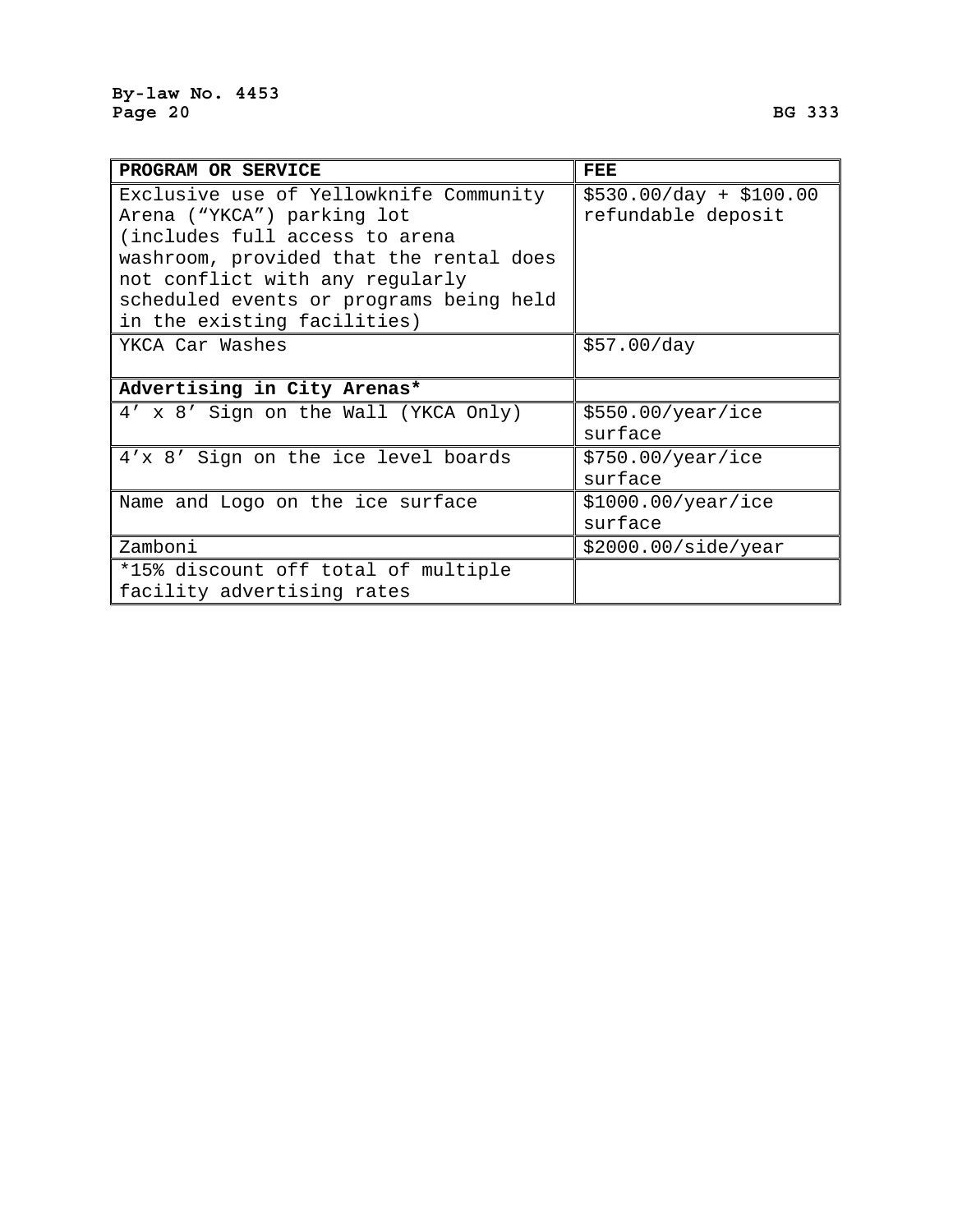| Ruth Inch Memorial Pool<br>Single Admissions<br>\$8.75<br>Family<br>Adult<br>\$5.00<br>Students/Seniors<br>\$3.75<br>\$3.25<br>Youth<br>Pre-School<br>\$2.00<br>\$3.25<br>Shower<br>Whirlpool/Sauna<br>\$4.25<br>Aquafit Drop-In<br>\$6.75<br><b>Passes</b><br>Electronic Punch Passes<br>15% off single<br>admission<br>FLEXI-PASS (3 months)<br>\$294.00<br>$-Family$<br>$-$ Adult<br>\$148.25<br>-Students/Seniors<br>\$98.00<br>-Youth<br>\$80.00<br>-Pre-School<br>\$41.00<br>-Aquafit<br>\$170.00<br>Fitness Pass (Aquafit, Masters & lane<br>\$189.00<br>swim)<br>Group Rentals<br>Youth/Student<br>\$69.00/hour<br>Youth/Adult Private<br>\$103.50/hour<br>Adult Private<br>\$138.00/hour<br>Youth (Shared)<br>\$35.00/hour<br>Adult (Shared)<br>\$70.00/hour<br>(Shared rentals are two or more groups<br>using the facility)<br>Youth/Student<br>\$14.00/hour<br>Adult Lane Rental<br>\$28.00/hour<br>Sundeck (Barbecues are included)<br>\$29.00/hour | PROGRAM OR SERVICE    | FEE          |
|------------------------------------------------------------------------------------------------------------------------------------------------------------------------------------------------------------------------------------------------------------------------------------------------------------------------------------------------------------------------------------------------------------------------------------------------------------------------------------------------------------------------------------------------------------------------------------------------------------------------------------------------------------------------------------------------------------------------------------------------------------------------------------------------------------------------------------------------------------------------------------------------------------------------------------------------------------------|-----------------------|--------------|
|                                                                                                                                                                                                                                                                                                                                                                                                                                                                                                                                                                                                                                                                                                                                                                                                                                                                                                                                                                  |                       |              |
|                                                                                                                                                                                                                                                                                                                                                                                                                                                                                                                                                                                                                                                                                                                                                                                                                                                                                                                                                                  |                       |              |
|                                                                                                                                                                                                                                                                                                                                                                                                                                                                                                                                                                                                                                                                                                                                                                                                                                                                                                                                                                  |                       |              |
|                                                                                                                                                                                                                                                                                                                                                                                                                                                                                                                                                                                                                                                                                                                                                                                                                                                                                                                                                                  |                       |              |
|                                                                                                                                                                                                                                                                                                                                                                                                                                                                                                                                                                                                                                                                                                                                                                                                                                                                                                                                                                  |                       |              |
|                                                                                                                                                                                                                                                                                                                                                                                                                                                                                                                                                                                                                                                                                                                                                                                                                                                                                                                                                                  |                       |              |
|                                                                                                                                                                                                                                                                                                                                                                                                                                                                                                                                                                                                                                                                                                                                                                                                                                                                                                                                                                  |                       |              |
|                                                                                                                                                                                                                                                                                                                                                                                                                                                                                                                                                                                                                                                                                                                                                                                                                                                                                                                                                                  |                       |              |
|                                                                                                                                                                                                                                                                                                                                                                                                                                                                                                                                                                                                                                                                                                                                                                                                                                                                                                                                                                  |                       |              |
|                                                                                                                                                                                                                                                                                                                                                                                                                                                                                                                                                                                                                                                                                                                                                                                                                                                                                                                                                                  |                       |              |
|                                                                                                                                                                                                                                                                                                                                                                                                                                                                                                                                                                                                                                                                                                                                                                                                                                                                                                                                                                  |                       |              |
|                                                                                                                                                                                                                                                                                                                                                                                                                                                                                                                                                                                                                                                                                                                                                                                                                                                                                                                                                                  |                       |              |
|                                                                                                                                                                                                                                                                                                                                                                                                                                                                                                                                                                                                                                                                                                                                                                                                                                                                                                                                                                  |                       |              |
|                                                                                                                                                                                                                                                                                                                                                                                                                                                                                                                                                                                                                                                                                                                                                                                                                                                                                                                                                                  |                       |              |
|                                                                                                                                                                                                                                                                                                                                                                                                                                                                                                                                                                                                                                                                                                                                                                                                                                                                                                                                                                  |                       |              |
|                                                                                                                                                                                                                                                                                                                                                                                                                                                                                                                                                                                                                                                                                                                                                                                                                                                                                                                                                                  |                       |              |
|                                                                                                                                                                                                                                                                                                                                                                                                                                                                                                                                                                                                                                                                                                                                                                                                                                                                                                                                                                  |                       |              |
|                                                                                                                                                                                                                                                                                                                                                                                                                                                                                                                                                                                                                                                                                                                                                                                                                                                                                                                                                                  |                       |              |
|                                                                                                                                                                                                                                                                                                                                                                                                                                                                                                                                                                                                                                                                                                                                                                                                                                                                                                                                                                  |                       |              |
|                                                                                                                                                                                                                                                                                                                                                                                                                                                                                                                                                                                                                                                                                                                                                                                                                                                                                                                                                                  |                       |              |
|                                                                                                                                                                                                                                                                                                                                                                                                                                                                                                                                                                                                                                                                                                                                                                                                                                                                                                                                                                  |                       |              |
|                                                                                                                                                                                                                                                                                                                                                                                                                                                                                                                                                                                                                                                                                                                                                                                                                                                                                                                                                                  |                       |              |
|                                                                                                                                                                                                                                                                                                                                                                                                                                                                                                                                                                                                                                                                                                                                                                                                                                                                                                                                                                  |                       |              |
|                                                                                                                                                                                                                                                                                                                                                                                                                                                                                                                                                                                                                                                                                                                                                                                                                                                                                                                                                                  |                       |              |
|                                                                                                                                                                                                                                                                                                                                                                                                                                                                                                                                                                                                                                                                                                                                                                                                                                                                                                                                                                  |                       |              |
|                                                                                                                                                                                                                                                                                                                                                                                                                                                                                                                                                                                                                                                                                                                                                                                                                                                                                                                                                                  |                       |              |
|                                                                                                                                                                                                                                                                                                                                                                                                                                                                                                                                                                                                                                                                                                                                                                                                                                                                                                                                                                  |                       |              |
|                                                                                                                                                                                                                                                                                                                                                                                                                                                                                                                                                                                                                                                                                                                                                                                                                                                                                                                                                                  |                       |              |
|                                                                                                                                                                                                                                                                                                                                                                                                                                                                                                                                                                                                                                                                                                                                                                                                                                                                                                                                                                  |                       |              |
|                                                                                                                                                                                                                                                                                                                                                                                                                                                                                                                                                                                                                                                                                                                                                                                                                                                                                                                                                                  |                       |              |
|                                                                                                                                                                                                                                                                                                                                                                                                                                                                                                                                                                                                                                                                                                                                                                                                                                                                                                                                                                  |                       |              |
|                                                                                                                                                                                                                                                                                                                                                                                                                                                                                                                                                                                                                                                                                                                                                                                                                                                                                                                                                                  |                       |              |
|                                                                                                                                                                                                                                                                                                                                                                                                                                                                                                                                                                                                                                                                                                                                                                                                                                                                                                                                                                  | Additional Lifeguards | \$40.00/hour |

| Lesson Fees                          |                             |
|--------------------------------------|-----------------------------|
| Aquatot; Teddy Bear Bronze (30 Min)  | $\parallel$ \$45.50/program |
| Silver, Gold & Olympian; AquaQuest   |                             |
| Level 1 to 4; and Stroke Improvement |                             |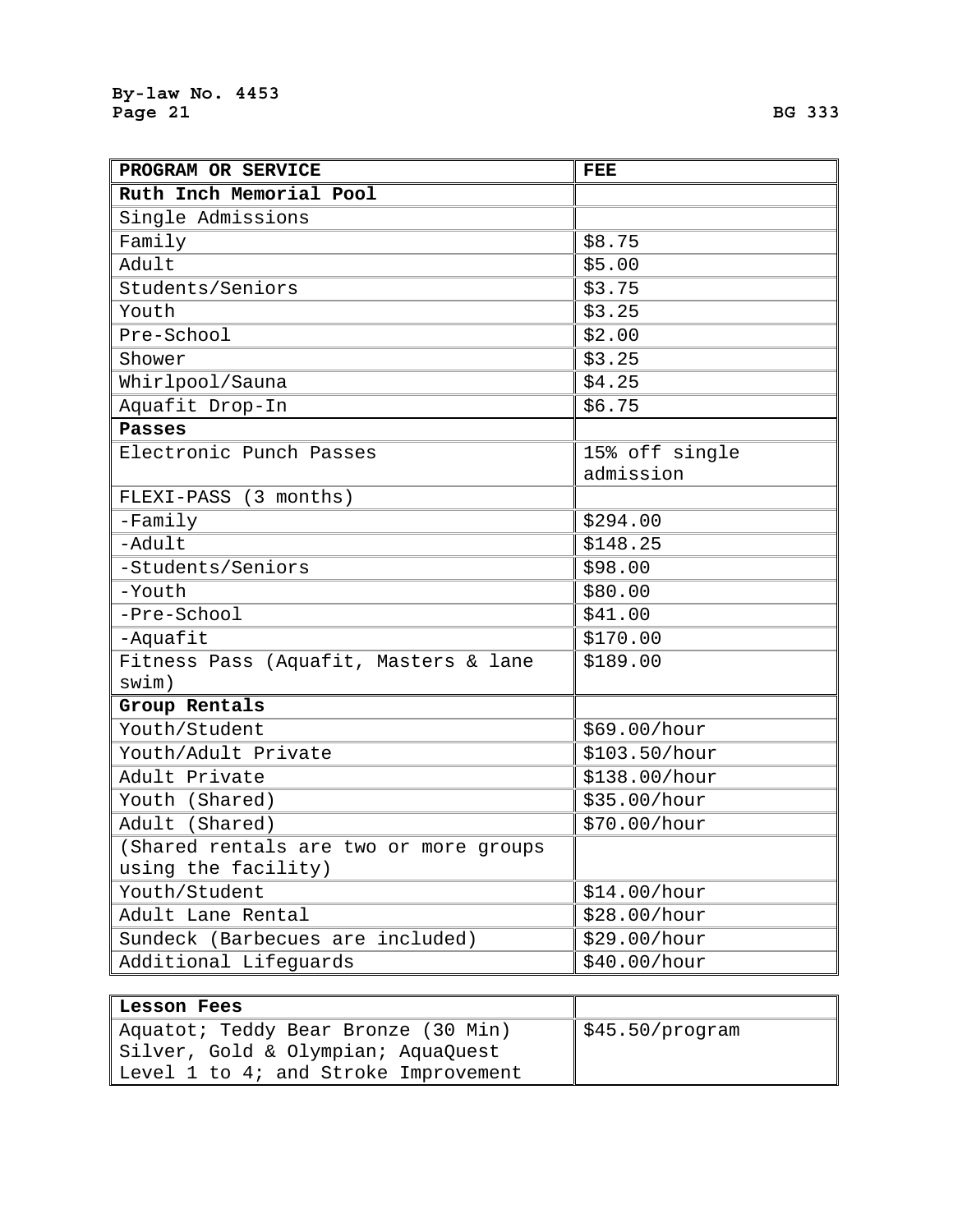| PROGRAM OR SERVICE (Lesson Fees Cont'd)                                                               | <b>FEE</b>       |
|-------------------------------------------------------------------------------------------------------|------------------|
| AquaQuest Level 5 to 12 (45 - 60 Min)<br>Springboard Diving; Snorkeling; and<br>Synchronized Swimming | \$52.00/program  |
|                                                                                                       |                  |
| Junior Lifeguard Club (60 Min)                                                                        | \$60.00/program  |
| (T-shirts extra)                                                                                      |                  |
| AquaAdult (60 Min)                                                                                    | \$60.00/program  |
| -Punch Pass (10 Admissions)                                                                           | \$63.00          |
| -Drop In (Single Admission)                                                                           | \$7.25           |
|                                                                                                       |                  |
| Bronze Medallion                                                                                      | \$175.00/program |
| Bronze Cross                                                                                          | \$175.00/program |
| National Lifeguard Service Award                                                                      | \$280.00/program |
| Water Safety Instructor                                                                               | \$386.00/program |
| Private Lessons - Youth                                                                               | \$33.00/hour     |
| Private Lessons - Adult                                                                               | \$33.00/hour     |
| Advertising at Ruth Inch Memorial Pool                                                                |                  |
| 4' x 8' Sign on the wall                                                                              | \$550.00/year    |
| 53" x 9.5" Sign on the front railing                                                                  | \$275.00/year    |
| NOTE: Multiple advertising rate - 15%                                                                 |                  |
| discount off total                                                                                    |                  |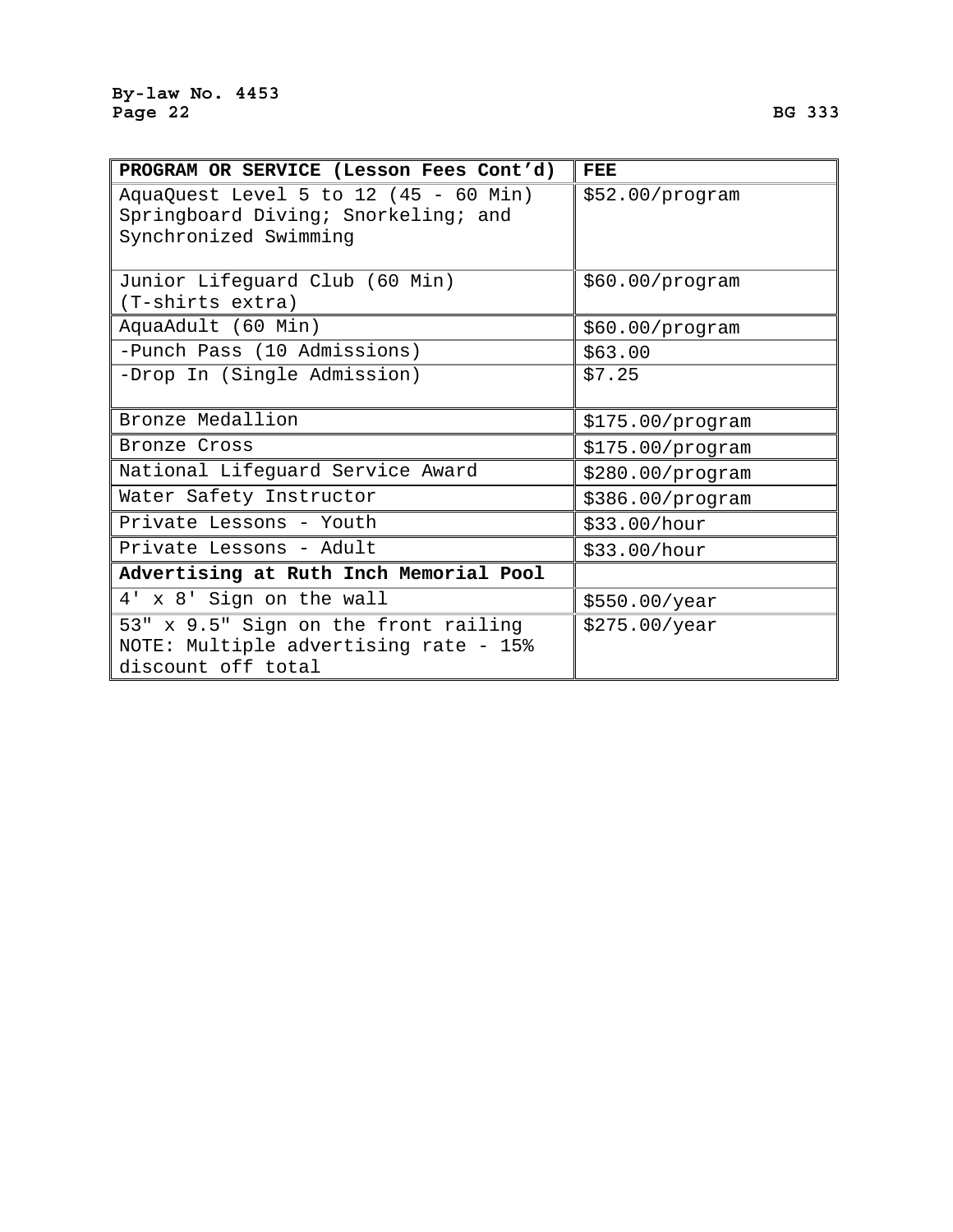| PROGRAM OR SERVICE                                                                                                                                                          | FEE                                                                                                      |
|-----------------------------------------------------------------------------------------------------------------------------------------------------------------------------|----------------------------------------------------------------------------------------------------------|
| School Rental                                                                                                                                                               |                                                                                                          |
| Large Gyms                                                                                                                                                                  |                                                                                                          |
| Sir John, St. Pat's & Weledeh schools                                                                                                                                       |                                                                                                          |
| Youth                                                                                                                                                                       | \$21.00/50 min.                                                                                          |
| Youth/Adult                                                                                                                                                                 | \$31.50/50 min.                                                                                          |
| Adult                                                                                                                                                                       | \$42.00/50 min.                                                                                          |
| Medium Gyms                                                                                                                                                                 |                                                                                                          |
| J.H. Sissons, Range Lake, St. Joseph &<br>Wm. McDonald schools, Multiplex gym                                                                                               |                                                                                                          |
| Youth                                                                                                                                                                       | \$14.00/50 min.                                                                                          |
| Youth/Adult                                                                                                                                                                 | \$21.00/50 min.                                                                                          |
| Adult                                                                                                                                                                       | \$28.00/50 min.                                                                                          |
| Multiplex Gym - Corporate, Bingos &<br>Fundraising<br>(Tradeshows, Conferences, Parties,<br>Private Functions, Weddings, Dances,<br>Concerts, Cabarets, etc.)<br>Small Gyms | $$100.00$ for floor<br>coverings<br>\$600.00 for Gym<br>Rental<br>**Tables, chairs,<br>stage, etc. extra |
| Mildred Hall & N.J. Macpherson schools                                                                                                                                      |                                                                                                          |
| Youth                                                                                                                                                                       | \$7.00/50 min.                                                                                           |
| Youth/Adult                                                                                                                                                                 | \$14.00/50 min.                                                                                          |
| Adult                                                                                                                                                                       | \$21.00/50 min.                                                                                          |
| Tournaments/Special Events                                                                                                                                                  |                                                                                                          |
| Large<br>-Adult<br>-Youth                                                                                                                                                   | \$336.00/day<br>\$168.00/day                                                                             |
| Medium (other than Multiplex Gym)<br>-Adult<br>-Youth                                                                                                                       | \$280.00/day<br>\$140.00/day                                                                             |
| Commercial Special Events                                                                                                                                                   |                                                                                                          |
| Weledeh/St. Patrick's school Twin                                                                                                                                           | \$120.00/hour                                                                                            |

| Adult                                                                                                                                                         | \$42.00/50 min.                                                                                          |
|---------------------------------------------------------------------------------------------------------------------------------------------------------------|----------------------------------------------------------------------------------------------------------|
| Medium Gyms<br>J.H. Sissons, Range Lake, St. Joseph &<br>Wm. McDonald schools, Multiplex gym                                                                  |                                                                                                          |
| Youth                                                                                                                                                         | $$14.00/50$ min.                                                                                         |
| Youth/Adult                                                                                                                                                   | \$21.00/50 min.                                                                                          |
| Adult                                                                                                                                                         | \$28.00/50 min.                                                                                          |
| Multiplex Gym - Corporate, Bingos &<br>Fundraising<br>(Tradeshows, Conferences, Parties,<br>Private Functions, Weddings, Dances,<br>Concerts, Cabarets, etc.) | $$100.00$ for floor<br>coverings<br>\$600.00 for Gym<br>Rental<br>**Tables, chairs,<br>stage, etc. extra |
| Small Gyms<br>Mildred Hall & N.J. Macpherson schools                                                                                                          |                                                                                                          |
| Youth                                                                                                                                                         | \$7.00/50 min.                                                                                           |
| Youth/Adult                                                                                                                                                   | \$14.00/50 min.                                                                                          |
| Adult                                                                                                                                                         | \$21.00/50 min.                                                                                          |
| Tournaments/Special Events                                                                                                                                    |                                                                                                          |
| Large<br>-Adult<br>-Youth                                                                                                                                     | \$336.00/day<br>\$168.00/day                                                                             |
| Medium (other than Multiplex Gym)<br>-Adult                                                                                                                   | \$280.00/day                                                                                             |

 $-Y$ o **Commercial Special Events**  Weledeh/St. Patrick's school Twin | \$120.00/hour Gymnasium Complex (at above schools)  $\|\xi\|$ ,313.00/day \$656.50/per side **Classrooms & Multiplex PSAV Room**  Youth  $\int$  \$6.00/hr Youth/Adult  $\int$  \$8.00/hr Adult  $\int \frac{1}{2} \cdot 12.00/hr$ PSAV Arch. Ltd. Meeting Room Corporate \$38.00/hr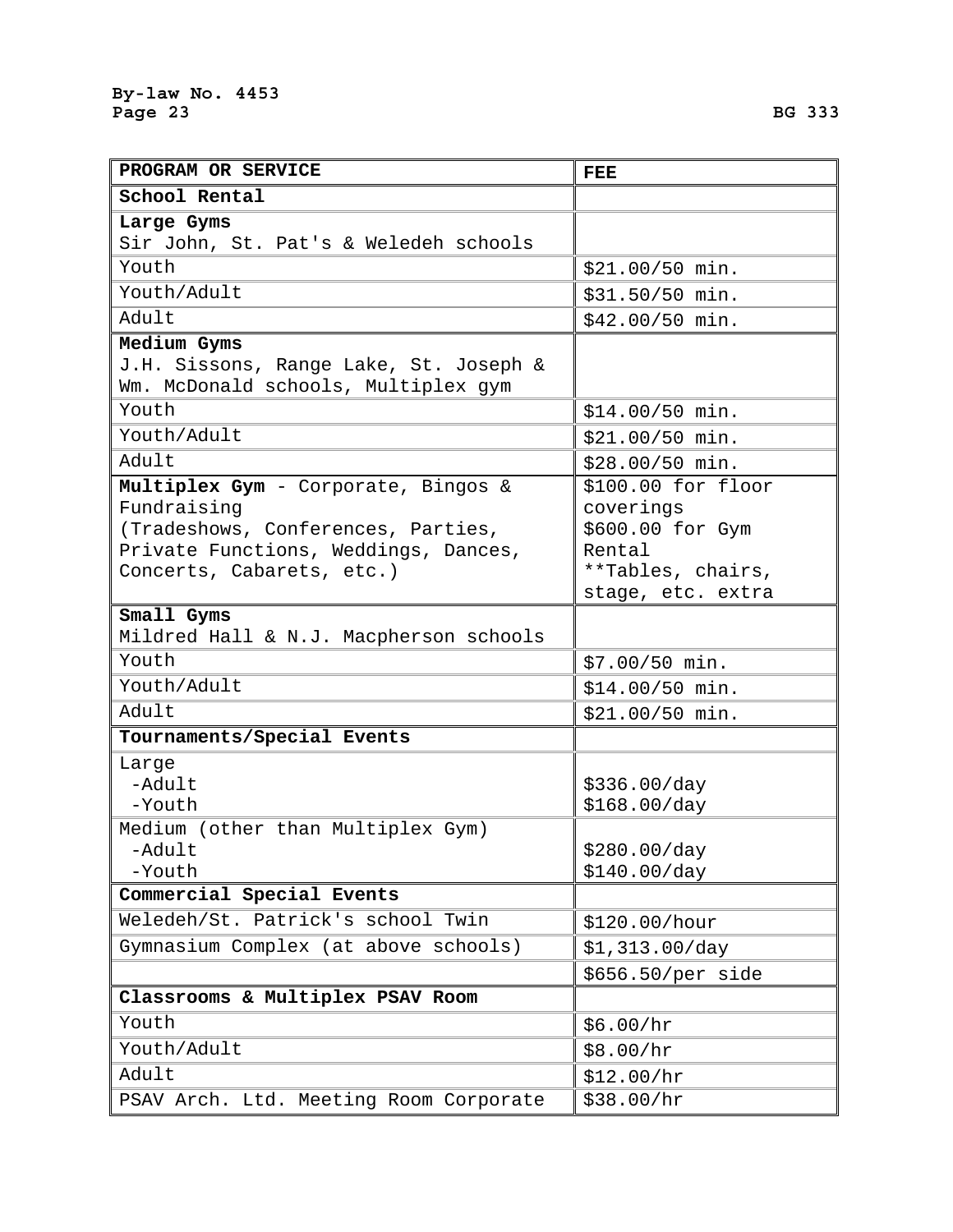| PROGRAM OR SERVICE                     | $_{\rm{FEE}}$           |
|----------------------------------------|-------------------------|
| Advertising in Recreation Guide        |                         |
| Inside Full Page                       | \$510.00/issue          |
| Inside Half Page                       | \$284.00/issue          |
| Inside Quarter Page                    | $$158.00/$ issue        |
| Inside Eighth Page                     | \$87.00/issue           |
| Program Registration System            |                         |
| Program Registration System Rental     | \$100.00/program/season |
| Additional Administration Fee          | 5% of revenue           |
| Multiplex Sign (Community Groups only) |                         |
| Set up charge                          | \$50.00/message         |
| Weekly fee                             | \$5.00/message          |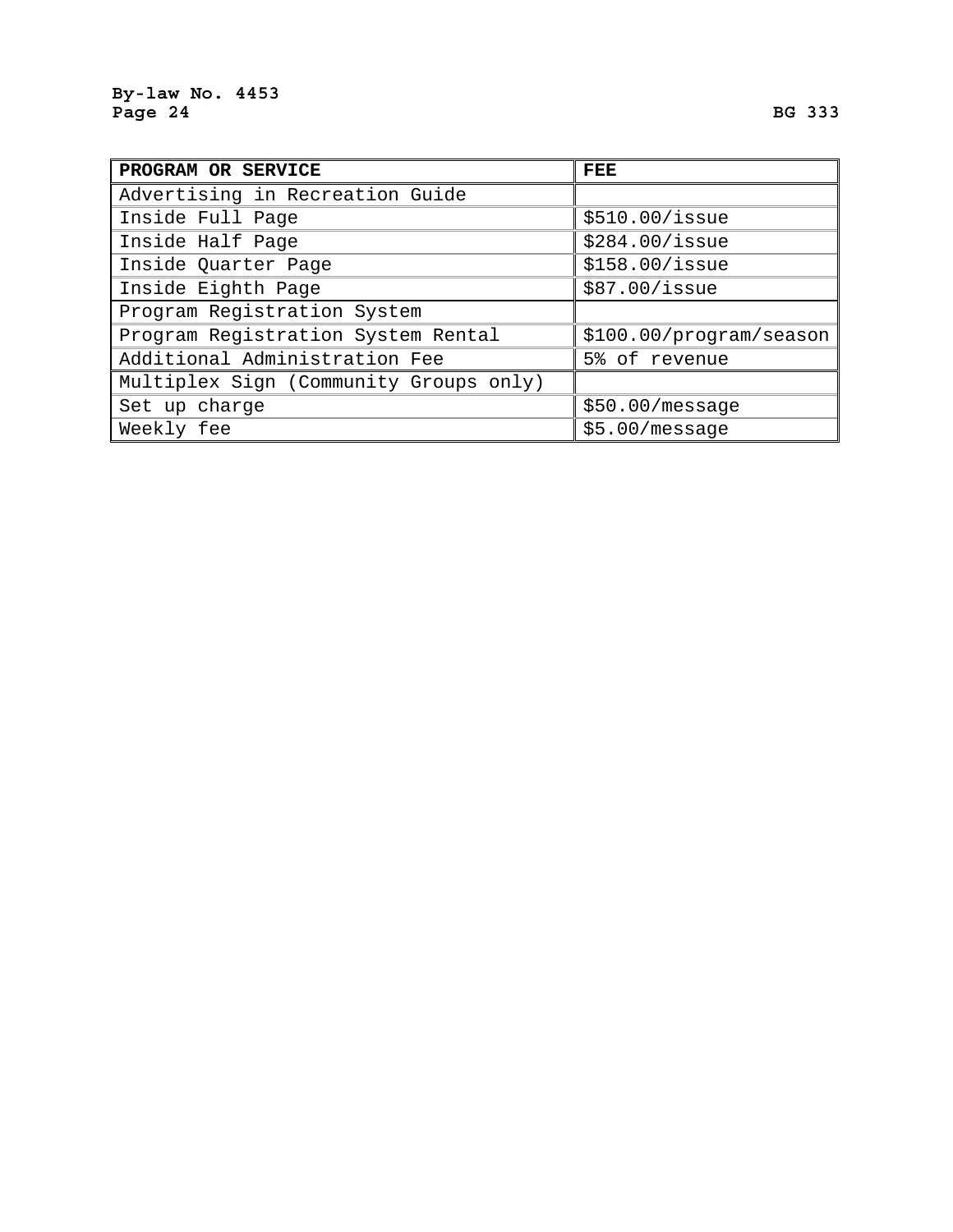| PROGRAM OR SERVICE                                                                                                                                                                                                                                                       | FEE                        |  |  |  |
|--------------------------------------------------------------------------------------------------------------------------------------------------------------------------------------------------------------------------------------------------------------------------|----------------------------|--|--|--|
| Outdoor Facilities                                                                                                                                                                                                                                                       |                            |  |  |  |
| Parker Park & St. Joseph school ball diamonds; Wm. McDonald &                                                                                                                                                                                                            |                            |  |  |  |
| Range Lake schools soccer fields                                                                                                                                                                                                                                         |                            |  |  |  |
| Adult Season Use                                                                                                                                                                                                                                                         | \$212.00/team              |  |  |  |
| Youth Season Use                                                                                                                                                                                                                                                         | \$106.00/team              |  |  |  |
| Adult Casual Use                                                                                                                                                                                                                                                         | \$25.00/hour               |  |  |  |
| Youth Casual Use                                                                                                                                                                                                                                                         | \$12.50/hour               |  |  |  |
| Adult Tournament (per diamond)                                                                                                                                                                                                                                           | \$134.00/day               |  |  |  |
| Adult/Youth Tournament (per diamond)                                                                                                                                                                                                                                     | \$100.00/day               |  |  |  |
| Youth Tournament (per diamond)                                                                                                                                                                                                                                           | \$67.00/day                |  |  |  |
| Tenants are responsible for their own field maintenance. The<br>City supplies materials for lining. If the City workforce<br>maintains the fields, the tenant will be charged on a cost of<br>service basis.<br>Wm. McDonald, N.J. Macpherson, Mildred Hall & Range Lake |                            |  |  |  |
| schools ball diamonds                                                                                                                                                                                                                                                    |                            |  |  |  |
| Youth Season Use                                                                                                                                                                                                                                                         | \$22.00/team               |  |  |  |
| Youth Casual Use                                                                                                                                                                                                                                                         | \$8.25/hour                |  |  |  |
| Tennis Courts                                                                                                                                                                                                                                                            |                            |  |  |  |
| Tennis Club seasonal court rental                                                                                                                                                                                                                                        | \$721.00/ season           |  |  |  |
| Parks                                                                                                                                                                                                                                                                    |                            |  |  |  |
| Folk On The Rocks site rentals                                                                                                                                                                                                                                           | $\frac{1}{2}$ \$140.00/day |  |  |  |
| - For all park facility rentals there is a \$300.00 refundable                                                                                                                                                                                                           |                            |  |  |  |
| maintenance deposit.                                                                                                                                                                                                                                                     |                            |  |  |  |
| - Lessee is responsible for supply of water, security,                                                                                                                                                                                                                   |                            |  |  |  |
| electricity and washroom pump outs.                                                                                                                                                                                                                                      |                            |  |  |  |

 $\overline{\phantom{0}}$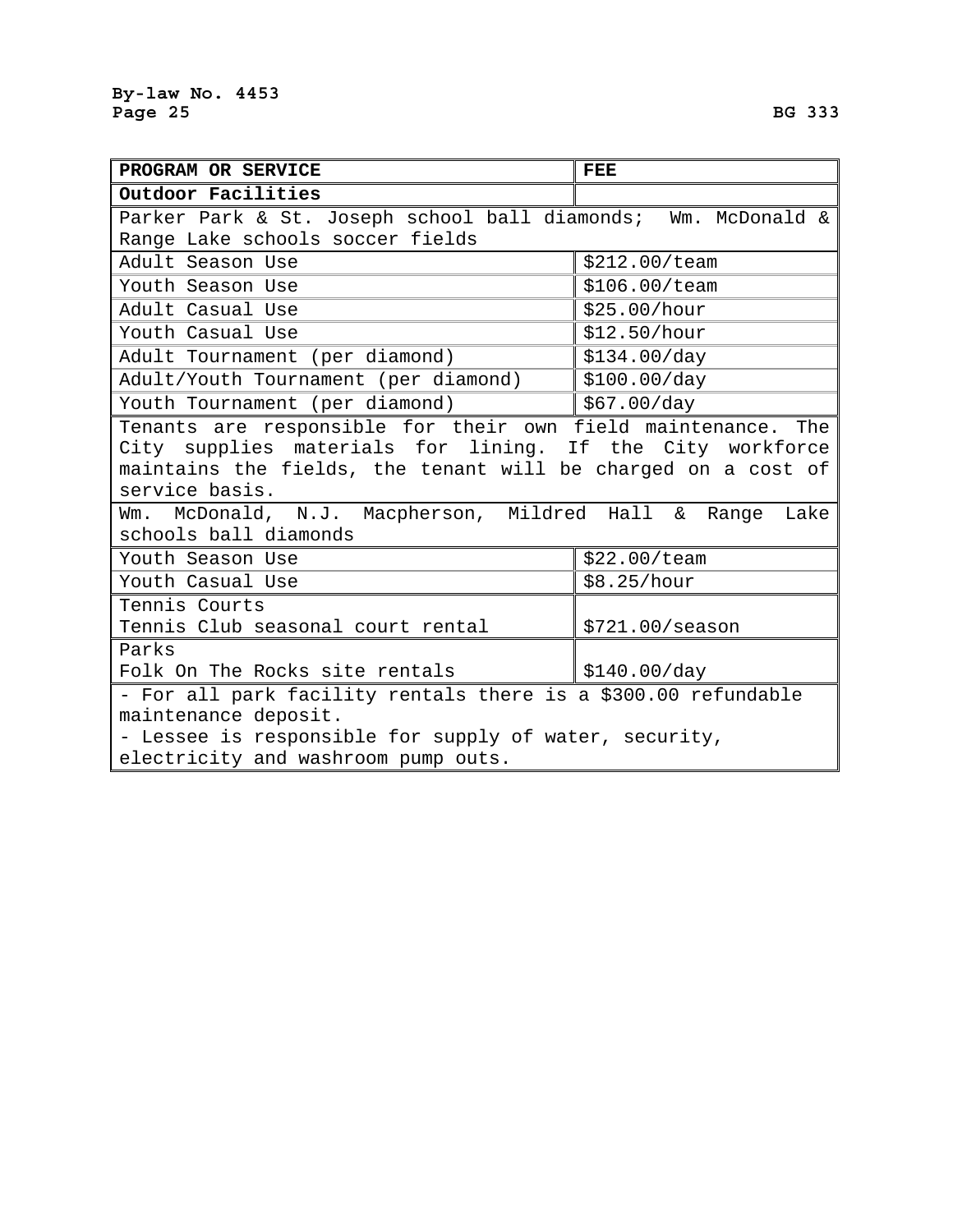| PROGRAM OR SERVICE                         | <b>FEE</b>             |
|--------------------------------------------|------------------------|
| Equipment Rental                           | Item/Day               |
| Marquis Tent (20' x 30')                   | \$50.00                |
| Additional City setup charge, or           | \$270.00               |
| Additional Client setup charge (City       | \$90.00                |
| supplies one person and client supplies    |                        |
| six people minimum)                        |                        |
| Grand Marquis Tent (40' x 60')             | \$75.00                |
| Additional City setup charge, or           | \$1,730                |
| Additional Client setup charge (City       | \$920.00               |
| supplies one person and client supplies    |                        |
| six people minimum)                        |                        |
|                                            | \$70.00 (plus \$200.00 |
| Bleachers (20'x8'; 5-tier; 50 people       | refundable deposit)    |
| max.; includes City delivery)              |                        |
| Staging $(4'x8'x2')$ ;<br>Metal structures | \$20.00/piece/day      |
| Stairs                                     |                        |
| <b>Barbecues</b>                           |                        |
| $-Large (5'x3')$                           | \$30.00                |
| $-Small (45 gal.)$                         | \$13.00                |
| Picnic Tables                              | \$15.00                |
| Tables                                     |                        |
| -Non-folding wooden (5' long)              | \$8.00                 |
| -Folding plastic (2-1/2'x6')               | \$8.00                 |
| Chairs                                     |                        |
| Plastic folding                            | \$2.00                 |
| Snow Fencing (100')                        | \$20.00/100'           |
| Garbage Cans                               | No charge              |
| Banners (lettering 12" White, 8" Grey,     |                        |
| 6" Grey)                                   |                        |
| Inside banner $(20' \times 3')$            | \$75/wk                |
| Specialty                                  | Each                   |
| -Megaphone                                 | \$15.00                |
| -Cooking griddles                          | \$5.00                 |
| -Parachutes (for play purposes)            | \$7.00                 |
| Delivery/Pickup Charge and/or              |                        |
| additional staff                           | \$45/hr                |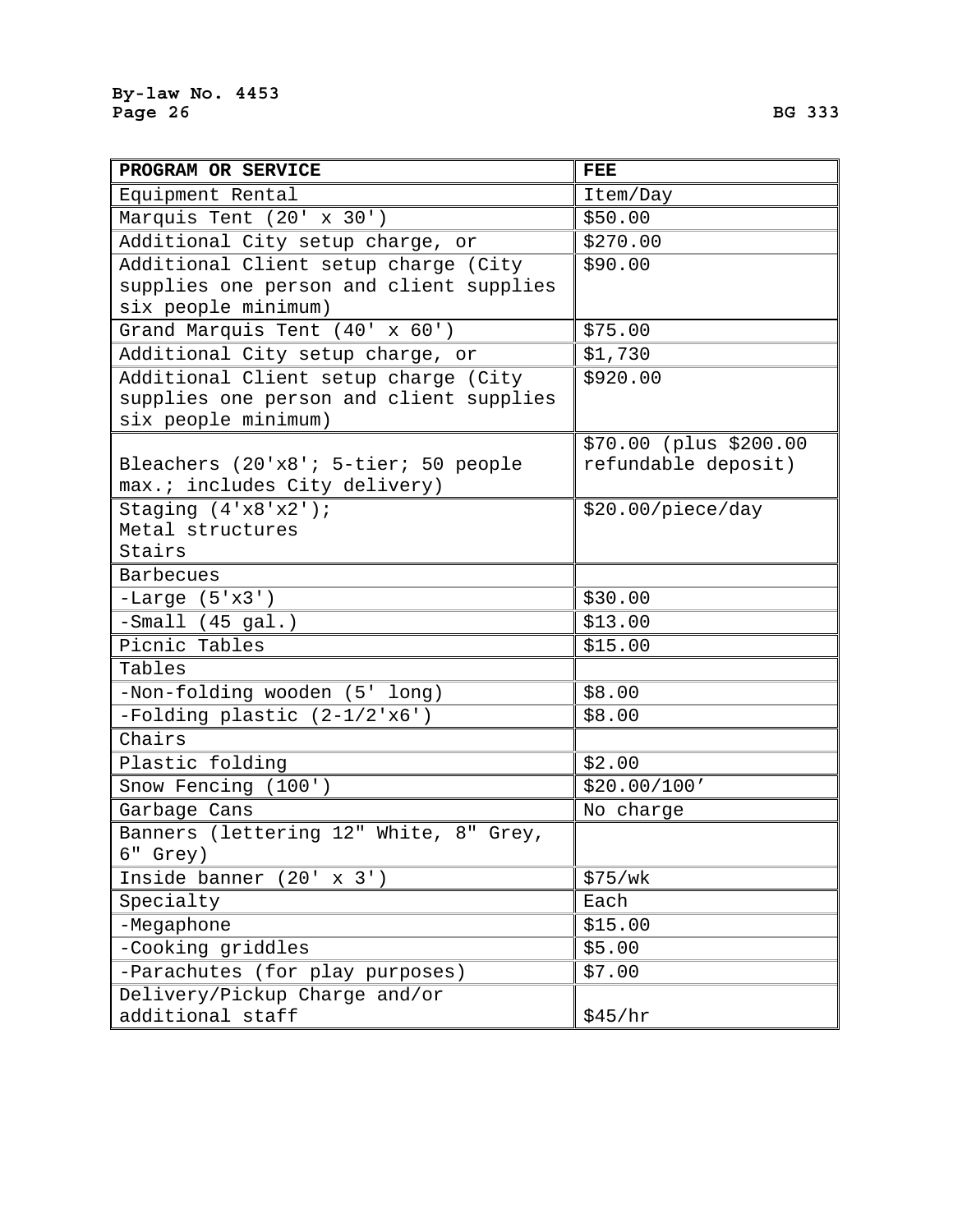| PROGRAM OR SERVICE      | FEE                      |  |  |  |
|-------------------------|--------------------------|--|--|--|
| Public Library          |                          |  |  |  |
| Meeting Room            |                          |  |  |  |
| -Non Profit Group       | no charge                |  |  |  |
| -For Profit Group       | \$184.00/day             |  |  |  |
|                         | \$107.00/half day        |  |  |  |
|                         | \$26.75/hour             |  |  |  |
| Overdue Book Fines      |                          |  |  |  |
| Yellowknife Books       | $$0.10/day$ to a max. of |  |  |  |
|                         | \$5.00                   |  |  |  |
| Inter-Library Loans     | \$1.00/day               |  |  |  |
| Videos/DVD              | $$1.00/day$ to a max. of |  |  |  |
|                         | \$10.00                  |  |  |  |
| Membership Card         | no charge                |  |  |  |
| Replacement Card        | \$1.00/each              |  |  |  |
| Xerox (black and white) | \$0.20/copy              |  |  |  |
| Computer Printing       | \$0.25/copy              |  |  |  |
|                         | $$0.50/color$ copy       |  |  |  |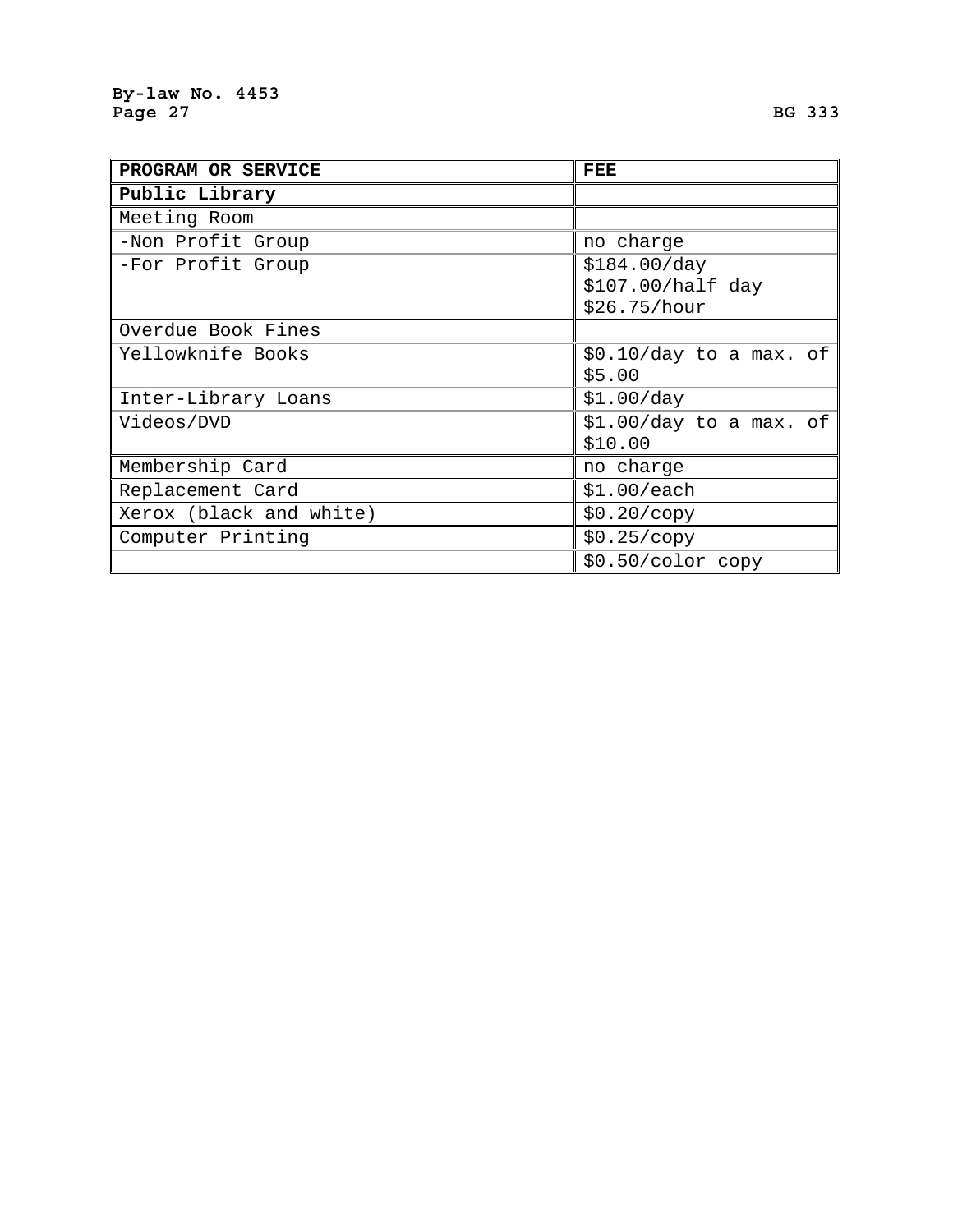### **INTERPRETATION OF PART 12 of SCHEDULE "B"**

- PRE-SCHOOL means a person 6 years of age and younger and includes a 'tot' for Parent/Tot Skating.
- YOUTH means a person younger than 12 years of age.
- STUDENT means a person between 12 and 19 years of age; or a person who holds a valid student card.
- ADULT means a person 20 years of age and older.
- SENIOR means a person 55 years of age and older.
- FAMILY means one or more adults in addition to one or more of their offspring.
- PRIME TIME means those hours from 4:00 p.m. to midnight on weekdays, and from 8:00 a.m. to midnight on Saturday and Sunday.
- NON-PRIME TIME means those hours from midnight to 4:00 p.m. on weekdays, and from midnight to 8:00 a.m. on Saturday and Sunday.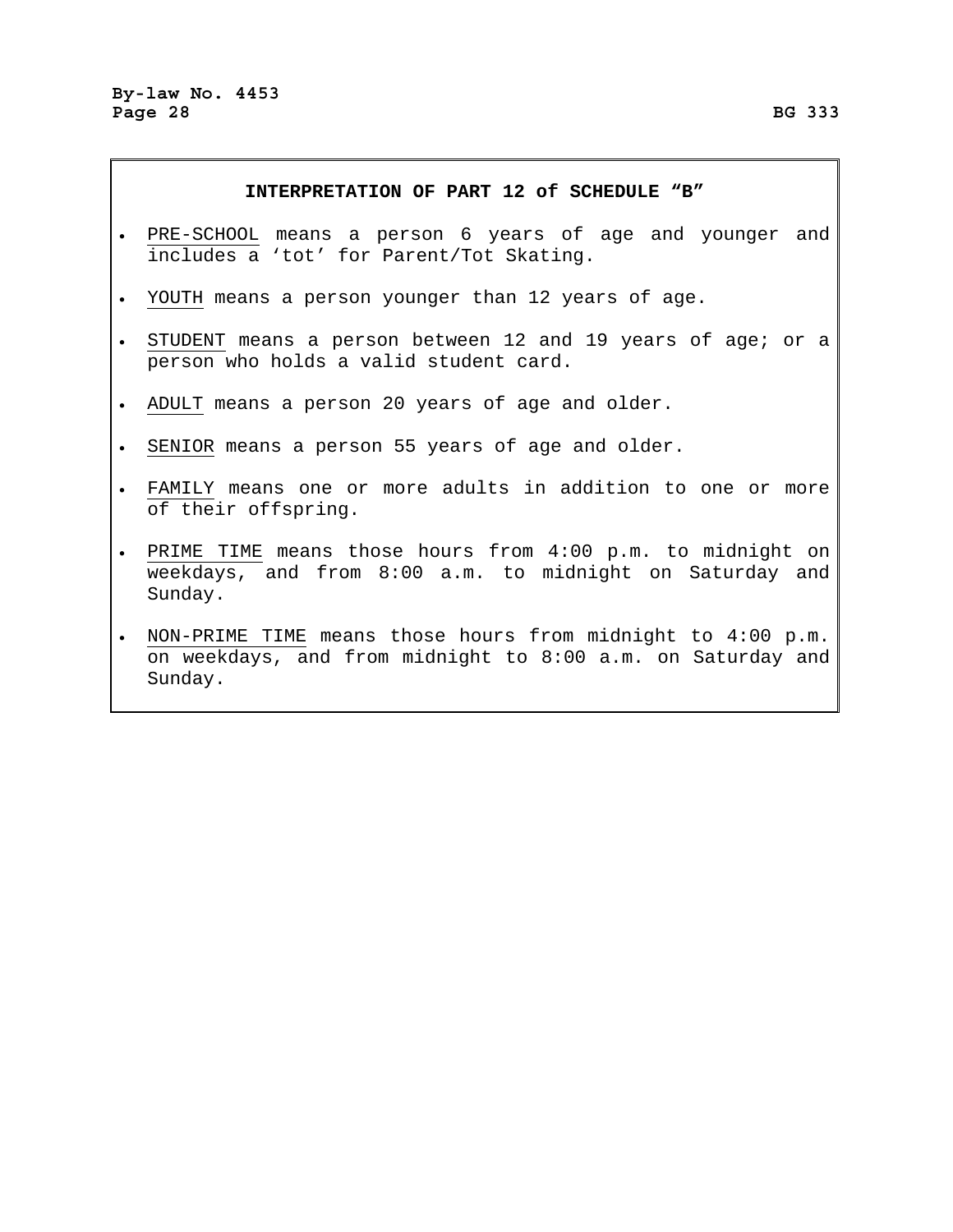# **PART 13** - Public Transit Fares and Advertising Fees (Public Transit System By-law No. 4284)

| <b>FARE TYPE</b>                                          | <b>FEE</b>          |
|-----------------------------------------------------------|---------------------|
| Single Ticket                                             |                     |
| Adult (18 or more years of age)                           | \$2.50              |
| Students (6<br>- 17 years of age attending                | \$1.50              |
| elementary or secondary school)                           |                     |
| Seniors (65 or more years of age)                         | \$1.50              |
| Persons with Disabilities                                 |                     |
| -Yellowknife Accessible Transit ("YATS")                  | \$2.50              |
| -Yellowknife Public Transit                               | no charge           |
| Children (5 or less years of age<br>when                  | no charge           |
| accompanied by an adult)                                  |                     |
| Monthly Pass (unlimited rides)                            |                     |
| September - June                                          |                     |
| Adults (18 or more years of age)                          | \$62.00             |
| Aurora College Students and Elementary                    | \$40.00             |
| Students with a Student Bus Pass                          |                     |
| Seniors (65 or more years of age)                         | \$40.00             |
| July - August                                             |                     |
| All riders 6 years of age or older                        | \$40.00             |
| Punch Pass (11 rides for the price of 10)                 |                     |
| Adults (18 or more years of age)                          | \$25.00             |
| Students (6 - 17 years of age attending                   | \$15.00             |
| elementary or secondary school)                           |                     |
| Seniors (65 or more years of age)                         | \$15.00             |
| Persons with Disabilities                                 |                     |
| $-YATS$                                                   | \$25.00             |
| TRANSIT ADVERTISING                                       | FEE PER MONTH*      |
| Interior Signs                                            |                     |
| Interior Card (approx. $11''$ x 35" - above seats)        | \$40.00             |
| Exterior Signs/Wrap                                       |                     |
| 'Seventies Poster' (approx. 21" x 70" - on rear           | \$450.00            |
| of bus below window)                                      |                     |
| 'King Poster' (approx. 30" x 139" - on side of            | \$600.00            |
| bus)                                                      |                     |
| Full Wrap (entire bus - front, back and sides)            | \$1,750.00<br>(min. |
|                                                           | 12 months)          |
| *fee<br>for<br>advertising<br>is<br>space<br>only<br>does | include<br>not      |
| sign/wrap(s) or specialized installation                  |                     |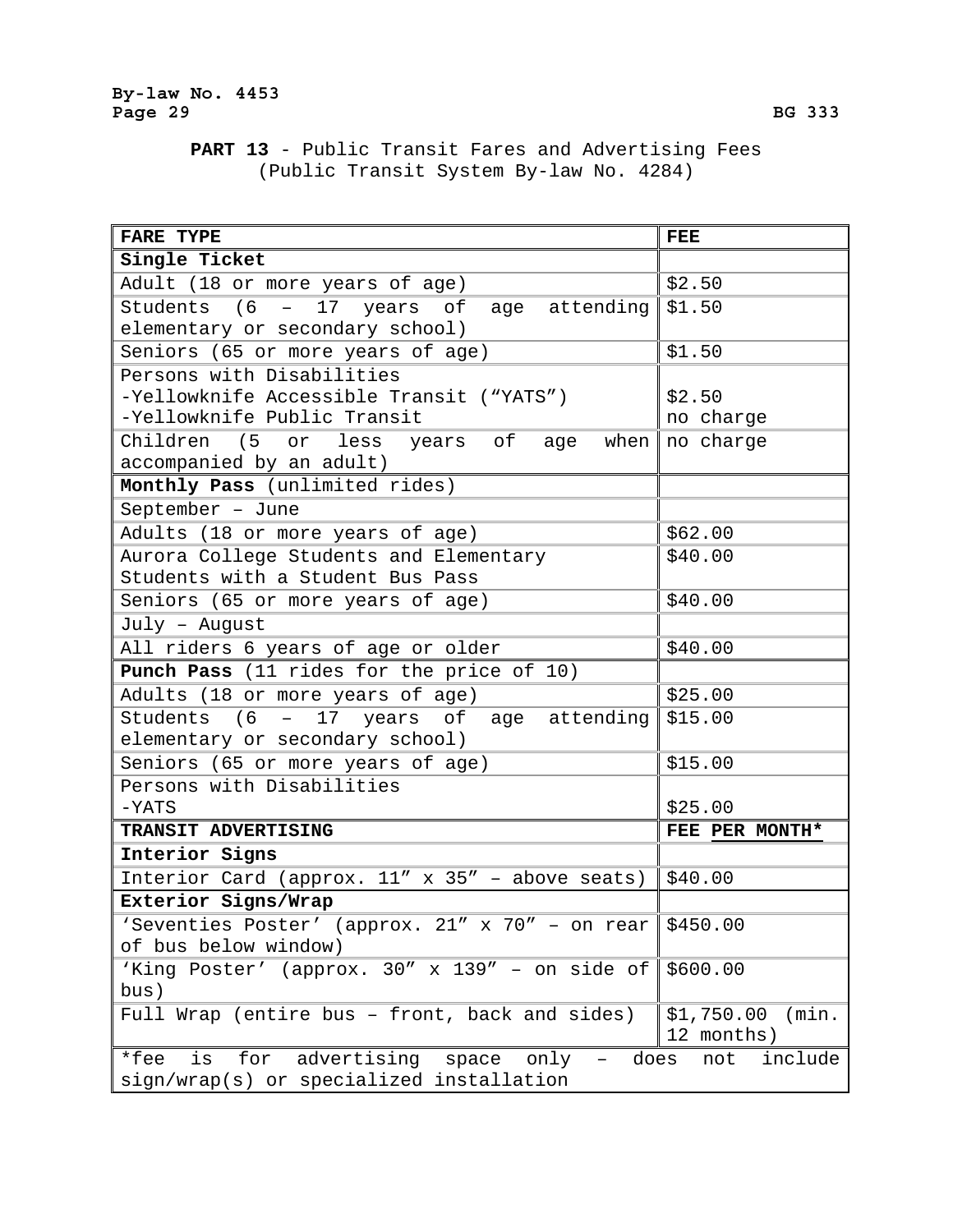### **By-law No. 4453**  Page 30 BG 333

**PART 14** - Service Connection Failure Assistance Program Fees (Service Connection Failure Assistance By-law No. 3607 and Water & Sewer Service By-law No. 3529)

| <b>SERVICE</b>                  | FEE                                                 |
|---------------------------------|-----------------------------------------------------|
| Insurance Premium               | \$3.10 per month per<br>Equivalent Residential Unit |
|                                 | ( "ERU" )                                           |
| Customer Portion of Payment for | All costs up to and                                 |
| Work                            | including the first \$500.00                        |
|                                 | and any and all costs over                          |
|                                 | \$15,000.00                                         |
| Work Done by City               | Shall include the direct                            |
|                                 | and indirect amount                                 |
|                                 | expended by the City for                            |
|                                 | wages and benefits, housing                         |
|                                 | subsidy, support facilities                         |
|                                 | and equipment, materials,                           |
|                                 | equipment rental,                                   |
|                                 | contracts, administration                           |
|                                 | charges, and any other                              |
|                                 | expenditures incurred<br>in                         |
|                                 | doing the work                                      |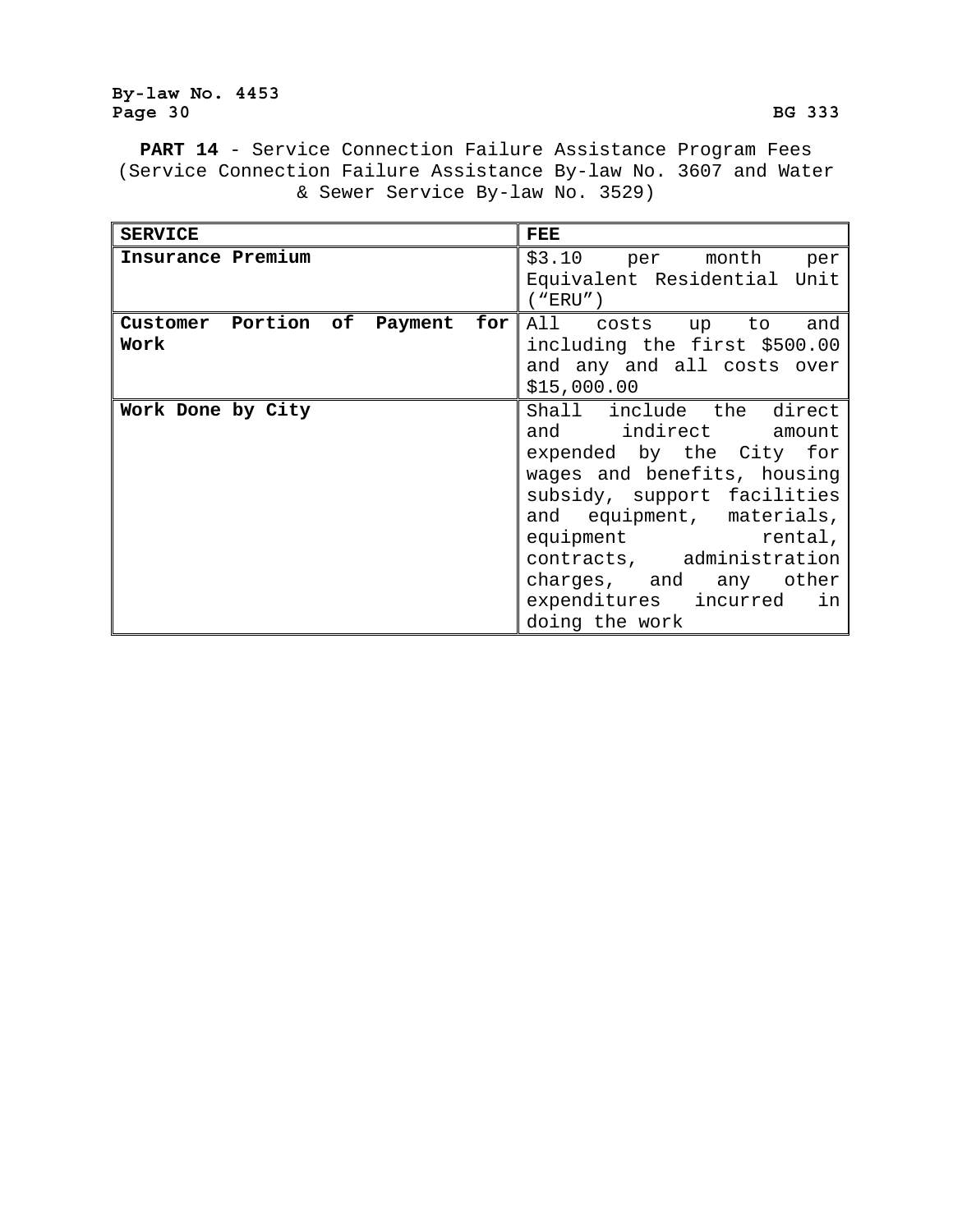**PART 15** – Water and Sewer Rates (Water & Sewer Service By-law No. 3529)

| <b>SERVICE</b> |  |  |  | FEE |  |             |  |                                                              |
|----------------|--|--|--|-----|--|-------------|--|--------------------------------------------------------------|
|                |  |  |  |     |  |             |  | Piped Water Access Fee (as per section \$5.98 per Equivalent |
| 1(a))          |  |  |  |     |  | Residential |  | Unit                                                         |
|                |  |  |  |     |  |             |  | ("ERU") per month                                            |

|                     | Public Piped Service Users (Demand)      |          |                       |
|---------------------|------------------------------------------|----------|-----------------------|
|                     | Monthly Demand Ratio (applies whether or |          |                       |
|                     | not any water is consumed [as            | per      |                       |
| section 1(b)]       |                                          |          |                       |
| Size of Water Meter |                                          |          |                       |
| Imperial            | Metric                                   | Capacity | Monthly Demand Charge |
| (inches)            | (mm )                                    |          |                       |
| 5/8                 | 16                                       | 2        | \$7.42                |
| 3/4                 | 19                                       | 3        | \$11.13               |
|                     | 25                                       | 5        | \$18.96               |
| $1 \t1/2$           | 38                                       | 11       | \$40.82               |
| 2                   | 50                                       | 19       | \$70.50               |
| $\overline{3}$      | 75                                       | 42       | \$155.84              |
| 4                   | 100                                      | 74       | \$274.58              |
| 6                   | 150                                      | 170      | \$630.79              |
| 8                   | 200                                      | 300      | \$1,113.14            |

| <b>Water Consumption Volume</b>                   |         |
|---------------------------------------------------|---------|
| per 1,000 gallons or 4,550 litres                 | \$12.34 |
| Exception:                                        |         |
| water consumed for construction purposes   \$6.17 |         |
| per 1,000 gallons or 4,550 litres (as)            |         |
| per section 2)                                    |         |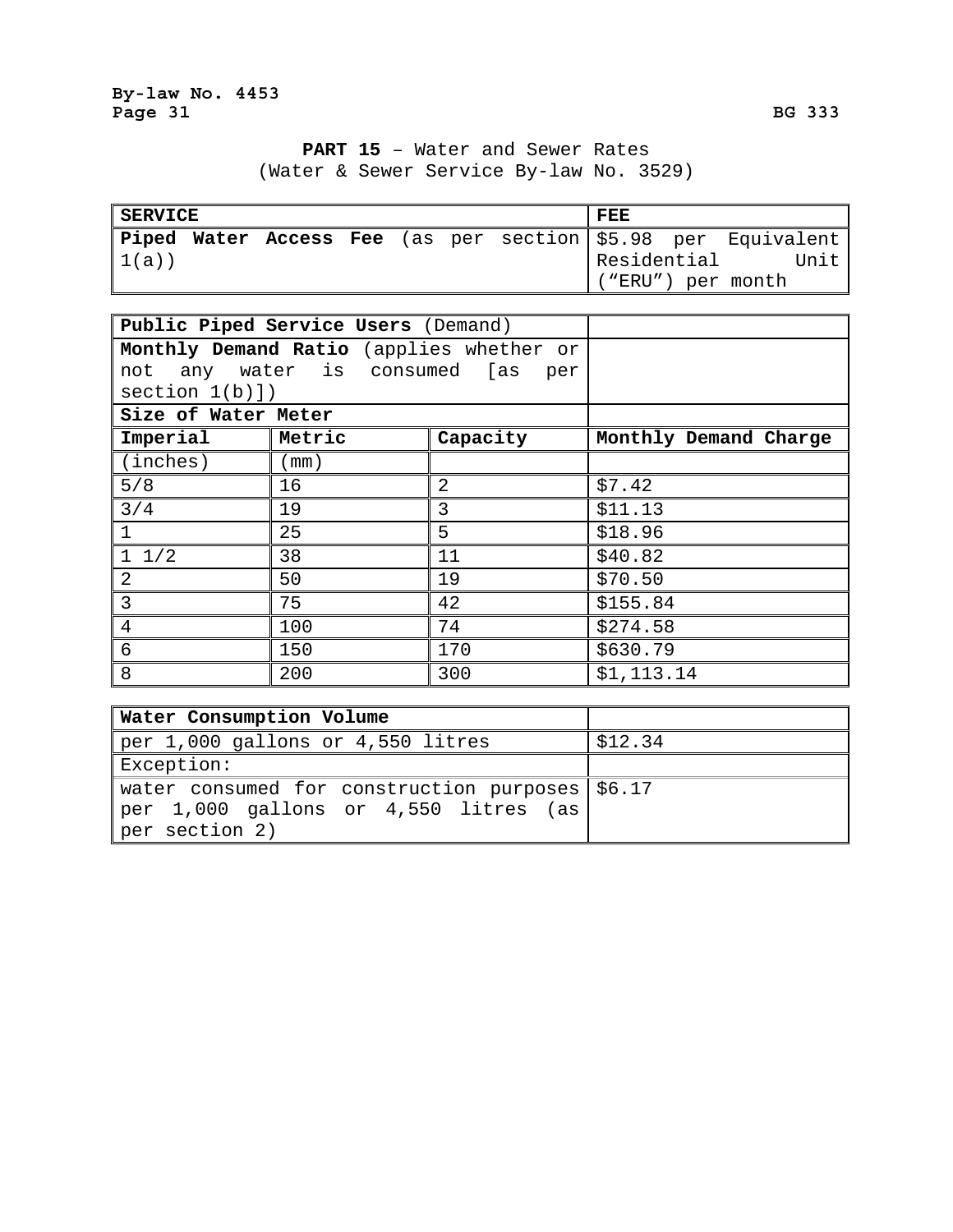| <b>SERVICE</b>                            | <b>FEE</b>           |
|-------------------------------------------|----------------------|
| Unmetered Users/Flat Rate (not otherwise  |                      |
| addressed in this Part [as per section    |                      |
| B1])                                      |                      |
| Single Family Residential Water           | \$78.52 per month    |
| Users (which is based on<br>an<br>average |                      |
| consumption of 5,000 gallons or 22,750    |                      |
| litres {as per section B1])               |                      |
|                                           |                      |
| Water Delivery/Sewage Pumpout             |                      |
| Users in residentially zoned areas        |                      |
| within the City                           |                      |
| access fee per month (as per section C1)  | \$43.20              |
| consumption for:                          |                      |
|                                           |                      |
| -first 3,300 gallons/15,000 litres per    | \$12.34 per<br>1,000 |
| month (as per section C1)                 | gallons or per 4,550 |
|                                           | litres               |
| -over 3,300 gallons/15,000 litres per     |                      |
| month (as per section C2)                 | \$70.38 per<br>1000  |
|                                           | gallons or per 4,550 |
|                                           | litres               |
| Trucked Water (as per section C2)         | \$0.04658 per gallon |
| Sewage Pump out (as per section C2)       | \$.02277 per gallon  |
|                                           |                      |
|                                           |                      |
| Users in industrially and commercially    |                      |
| zoned areas within the City and           |                      |
| businesses in mixed use zones as defined  |                      |
| in the Zoning By-law (including all       |                      |
| business and caretaker security units[as  |                      |
| per section C3])                          |                      |
| Access fee per month (as per section C3)  | \$123.35             |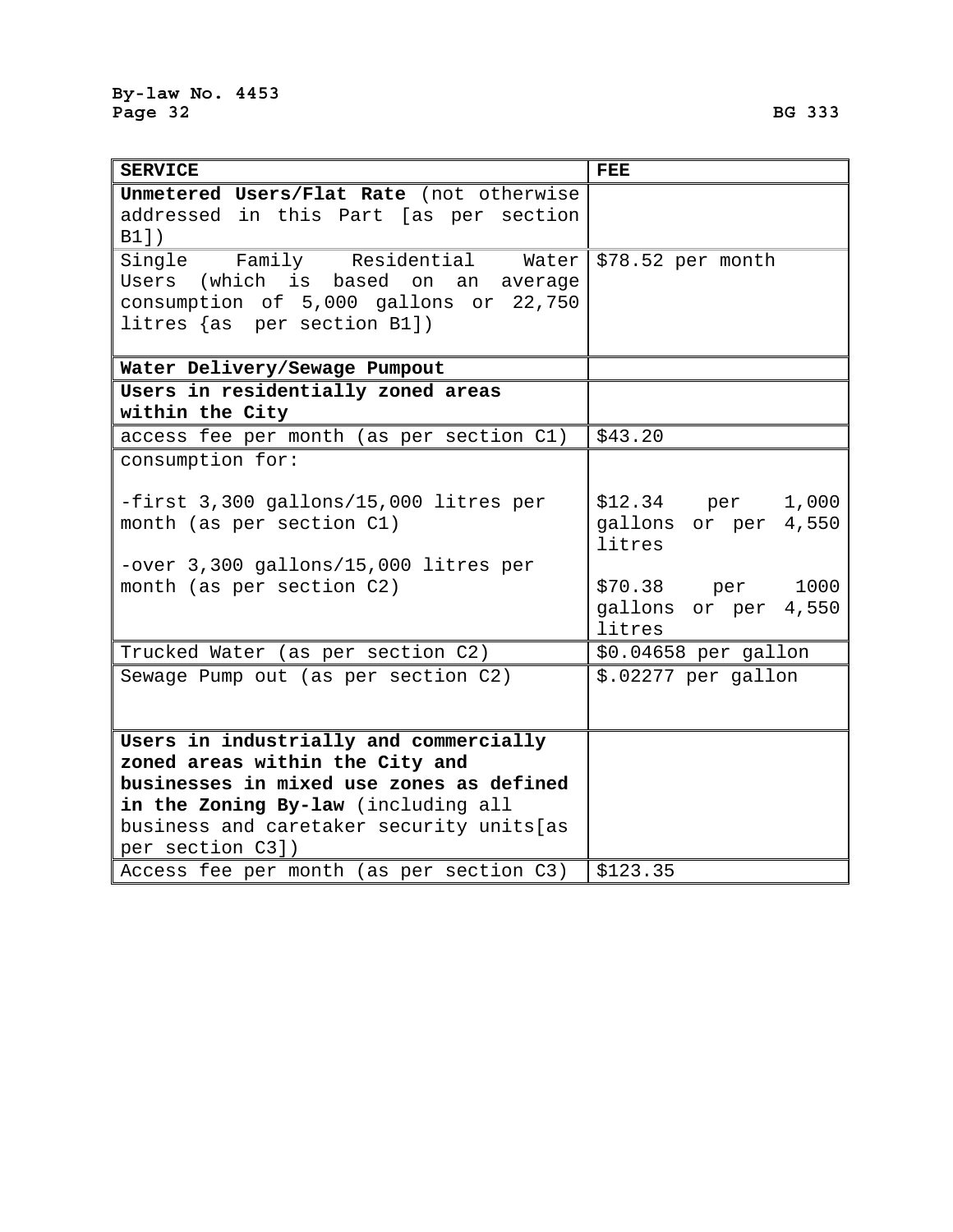| <b>SERVICE</b>                                                          | <b>FEE</b>                                                                                                                                                                                                                                                                                            |
|-------------------------------------------------------------------------|-------------------------------------------------------------------------------------------------------------------------------------------------------------------------------------------------------------------------------------------------------------------------------------------------------|
| consumption for:<br>-first $3,300$ gallons / 15,000 litres per<br>month | $$12.34$ per<br>1,000<br>gallons or per 4,550<br>litres                                                                                                                                                                                                                                               |
| - over 3,300 gallons/15,000 litres per<br>month                         | \$70.38 per 1,000<br>gallons or per 4,550<br>litres                                                                                                                                                                                                                                                   |
| Bulk Sales (as per section E)                                           | \$15.98 per 1,000<br>gallons or per 4,550<br>litres<br>or portion<br>thereof                                                                                                                                                                                                                          |
| Water Meter Fee (as per section H)                                      | \$103.50                                                                                                                                                                                                                                                                                              |
| Connect or Disconnect Permit (as per                                    | \$31.05                                                                                                                                                                                                                                                                                               |
| section I)                                                              |                                                                                                                                                                                                                                                                                                       |
| Infrastructure Replacement Levy (as per<br>section K)                   | \$5.00 per Equivalent<br>Residential<br>Unit<br>("ERU") per month                                                                                                                                                                                                                                     |
| Capital cost to connect to public piped<br>services (as per section L)  | share<br>оf<br>Pro-rata<br>capital cost of<br>establishing public<br>piped<br>service<br>calculated on<br>basis<br>of total cost of the<br>project divided<br>by<br>total<br>the<br>square<br>meters of<br>the<br>affected properties<br>multiplied by the<br>square meters of each<br>individual lot |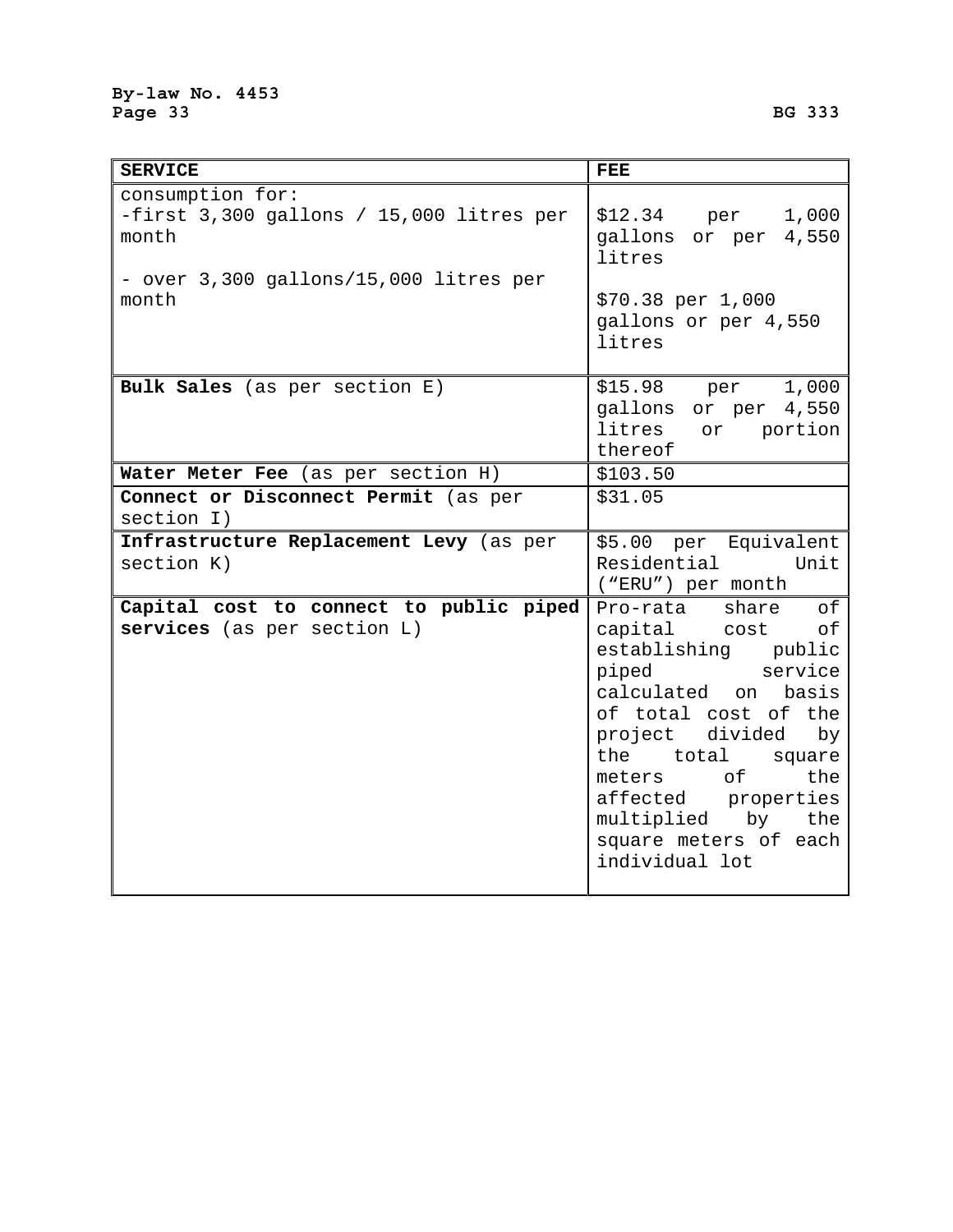|  |  |                              | PART 16 - Snowmobile License Fees |  |
|--|--|------------------------------|-----------------------------------|--|
|  |  | (Snowmobile By-law No. 3722) |                                   |  |

| <b>SERVICE</b>                       | FEE     |
|--------------------------------------|---------|
| Registration                         | \$25.00 |
| (includes licence plates and         |         |
| validation stickers)                 |         |
| Replacement plates or decals         | \$15.00 |
| Yellowknife Snowmobile Safety Course |         |
| Persons 12 - 16 years of age         | \$25.00 |
| Persons 17 years of age and older    | \$50.00 |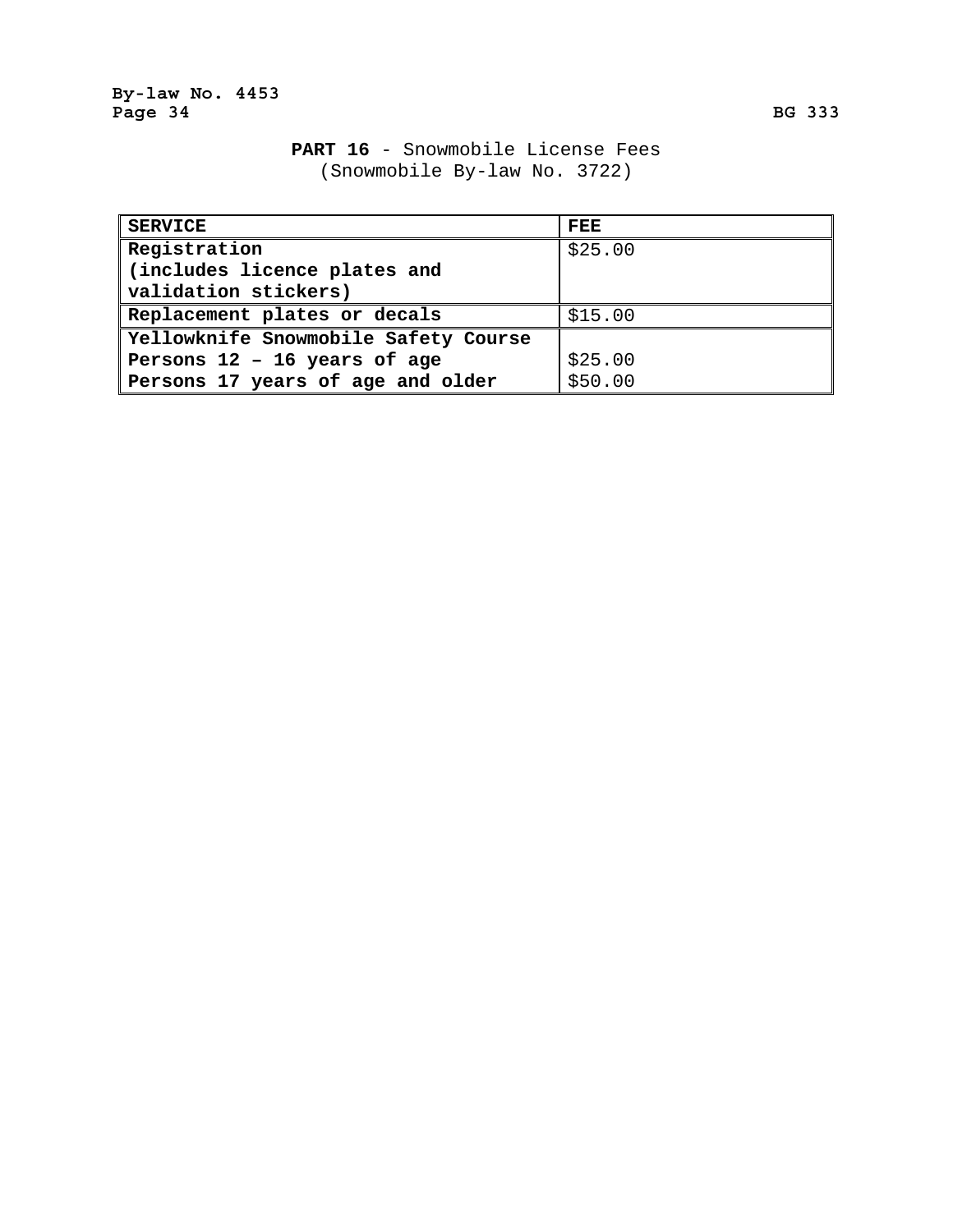**PART 17** – Tipping and Solid Waste Related Fees (Solid Waste Management By-law No. 4376)

| PROGRAM OR SERVICE (Tipping Fees)         | <b>FEE</b>         |
|-------------------------------------------|--------------------|
| COMMERCIAL RATES (for Commercial Vehicles |                    |
| Disposing of Solid Waste)                 |                    |
| Commercial Waste                          | \$65.00 per tonne  |
| Commercial Waste from outside of City     | \$65.00 per tonne  |
| boundaries (with prior approval of Senior | $( $20$ minimum) + |
| Administrative Officer)                   | \$130/hr equipment |
|                                           | charge with a      |
|                                           | minimum 1 hr if    |
|                                           | required           |
| Mixed Loads                               | Charged at the     |
|                                           | higher rate        |
| Light Waste Loads                         | \$5.00 minimum     |
|                                           | charge             |
| Unsorted Recyclables                      | \$65.00 per tonne  |
| Sorted Recyclables                        | \$30.00 per tonne  |
| Salvageable Lumber                        | \$30.00 per tonne  |
| Special Waste*                            |                    |
| Construction Waste                        | \$40.00 per tonne  |
| Contaminated Soils - Hydrocarbons         | \$60.00 per tonne  |
| Cooking Grease                            | \$20.00 per tonne  |
| Animal Carcasses:                         |                    |
| $-s$ mall                                 | \$5.00 each        |
| -large                                    | \$10.00 each       |
| Asbestos                                  | \$50.00 per tonne  |
|                                           | ( \$20.00 minimum) |
|                                           | $+ $130/hr$        |
|                                           | equipment charge,  |
|                                           | one hour minimum   |
|                                           | charge             |
| Other non-specified special waste         | \$38.00 per tonne  |
|                                           | ( \$20.00 minimum) |
|                                           | $+ $130/hr$        |
|                                           | equipment charge   |
|                                           | - one hour         |
|                                           | minimum charge if  |
|                                           | equipment          |
|                                           | required           |
| Scrap Steel                               | \$35.00 per tonne  |
| Vehicles (that are being disposed of)     | \$100.00 per       |
|                                           | vehicle            |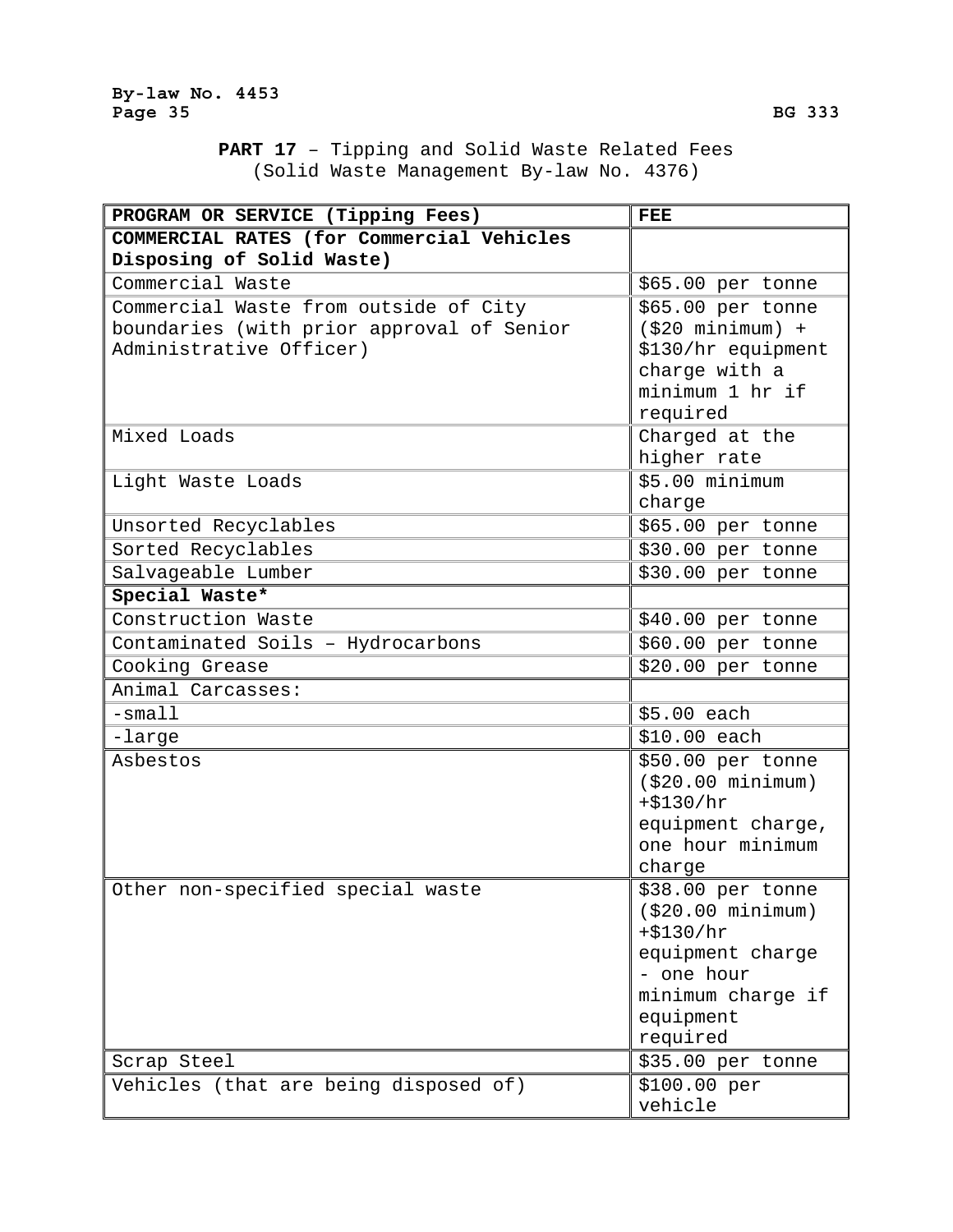| PROGRAM OR SERVICE (Tipping Fees)                                                                                                                           | FEE                |
|-------------------------------------------------------------------------------------------------------------------------------------------------------------|--------------------|
| Oversized Load                                                                                                                                              | \$10.00 per cubic  |
|                                                                                                                                                             | metre              |
| White Goods (appliances)                                                                                                                                    |                    |
| Refrigerator                                                                                                                                                | \$35.00 each       |
| Other                                                                                                                                                       | $$10.00$ each      |
| Oil Tanks (up to 250 gallon) - Larger                                                                                                                       | \$100.00           |
| tanks will be accepted once the commercial                                                                                                                  |                    |
| establishment has cleaned and cut up the tank                                                                                                               |                    |
| as per the environmental guidelines                                                                                                                         |                    |
| Good clean Scrap Wood (no fastenings/glues)                                                                                                                 | charge under       |
|                                                                                                                                                             | construction       |
|                                                                                                                                                             | waste              |
| Non-contaminated Soil                                                                                                                                       | no charge          |
| Wet Filled Lead Acid Batteries                                                                                                                              | \$4.00 per battery |
| up to 3 batteries per month                                                                                                                                 | up to 3 batteries  |
|                                                                                                                                                             | per month          |
| Tires (without rims)                                                                                                                                        |                    |
| -less than 20" in diameter                                                                                                                                  | $$4.00$ per tire   |
| -greater than 20" up to 48"                                                                                                                                 | \$8.00 per tire    |
| Tree Branches, stumps, Roots and Logs                                                                                                                       | \$65.00 per tonne  |
|                                                                                                                                                             | (minimum charge    |
|                                                                                                                                                             | \$25.00)           |
| *The fees and charges for special waste shall be charged on a Cost of Service<br>basis rather than those set out in Part 17 in instances where the level of |                    |
| contamination or the state of the waste is determined by the                                                                                                | Senior             |
| Administrative Officer to be exceptional.                                                                                                                   |                    |
| SOLID WASTE CONTRACTOR RATES (apply to the                                                                                                                  |                    |
| solid waste contractor when delivering waste                                                                                                                |                    |
| to a solid waste site that has originated                                                                                                                   |                    |
| from multi-family unit and commercial                                                                                                                       |                    |
| premises in the City)                                                                                                                                       |                    |
| Multi-family Unit Premise or Commercial                                                                                                                     | \$65.00 per tonne  |
| Premise Waste                                                                                                                                               |                    |
| Sorted Recyclables                                                                                                                                          | \$30.00 per tonne  |
| Salvageable Lumber                                                                                                                                          | \$30.00 per tonne  |

| RESIDENTIAL VEHICLES DISPOSING OF RESIDENTIAL |                    |
|-----------------------------------------------|--------------------|
| WASTE (not collected for compensation)        |                    |
| Vehicle Charge for the disposal of            | \$5.00 per vehicle |
| residential waste and other special waste     |                    |
| such as yard waste, animal carcasses,         |                    |
| computers and monitors, construction waste,   |                    |
| good clean scrap wood, & tree branches/roots  |                    |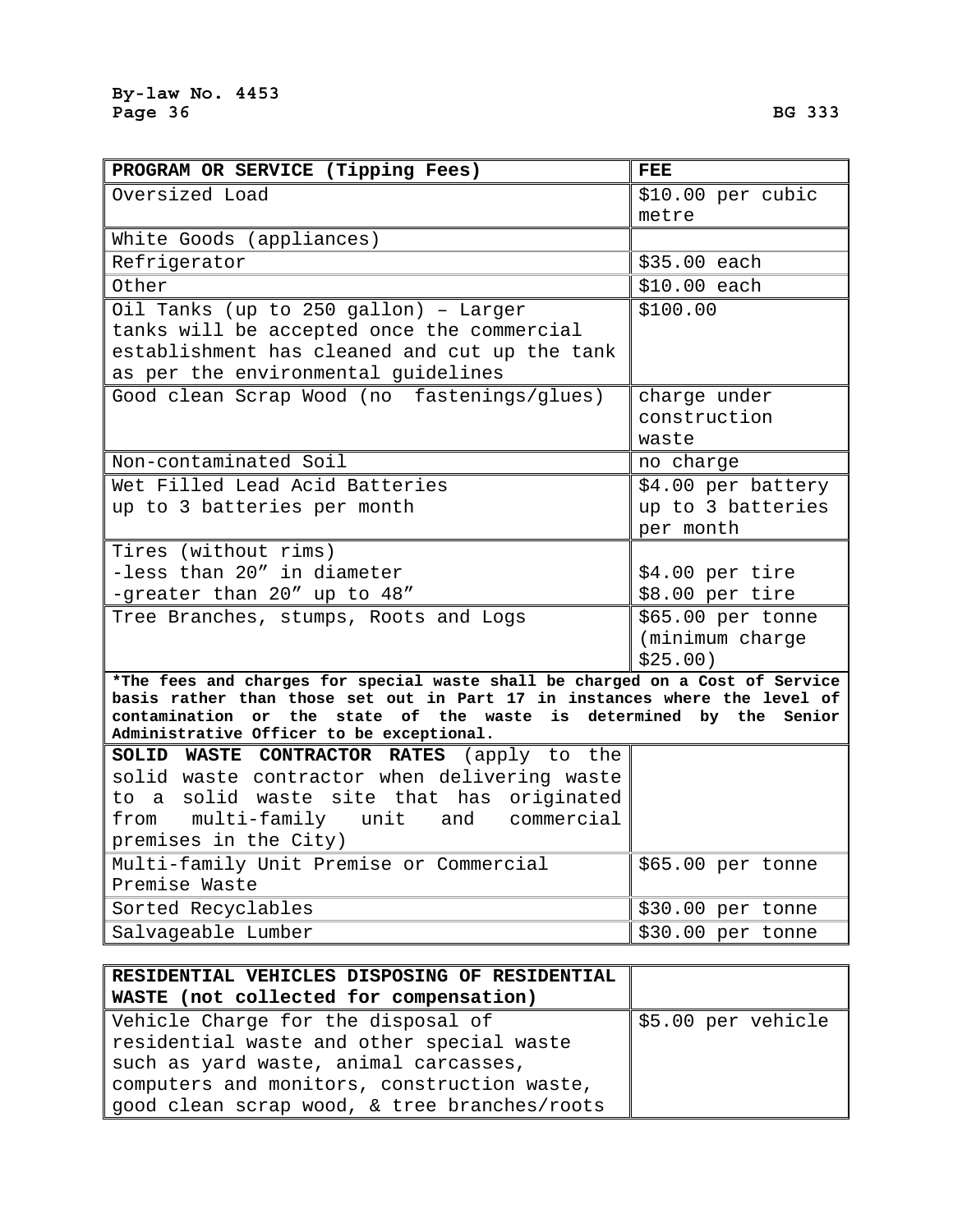| PROGRAM OR SERVICE (Tipping Fees)             | <b>FEE</b>              |
|-----------------------------------------------|-------------------------|
| Special Waste                                 |                         |
| Tires (without rims)                          |                         |
| -less than 20" in diameter                    | \$4.00 per tire         |
| -greater than 20" up to 48"                   | \$8.00 per tire         |
| Wet Filled Lead Acid Batteries up to 3        | \$4.00 per battery      |
| batteries per month                           | up to 3 batteries       |
|                                               | per month               |
| Oil Tanks (up to 250 gallon) - Larger tanks   | \$100.00                |
| will be accepted once the commercial          |                         |
| establishment has cleaned and cut up the tank |                         |
| as per the environmental guidelines           |                         |
| White Goods (appliances)                      |                         |
| -refrigerator                                 | \$35.00 each            |
| -other                                        | \$10.00 each            |
| Vehicles (that are being disposed of)         | \$100.00 each           |
| Supplementary Tipping Rates                   | Per Load                |
| (applicable during any period that the weigh  |                         |
| scale is inoperable)                          |                         |
| 15 yard construction bin                      | \$50.00                 |
| 30 yard construction bin                      | \$100.00                |
| Single Axle Towing Trailer                    | \$20.00                 |
| Tandem Axle Towing Trailer                    | \$30.00                 |
| Cube Van                                      | \$30.00                 |
| 1 Ton Truck                                   | \$40.00                 |
| 2 Ton Truck                                   | \$80.00                 |
| 3 Ton Truck                                   | \$120.00                |
| 5 Ton Truck                                   | \$200.00                |
| Tandem Dump Truck                             | \$150.00                |
| End Dump Truck                                | \$175.00                |
| Tag Fee, Garbage Receptacle Limit & Solid     |                         |
| Waste Levy                                    |                         |
| Tag                                           | $$1.00$ each            |
| Garbage Receptacle Limit                      | three $(3)$ - 77        |
|                                               | litre garbage           |
|                                               | receptacles or          |
|                                               | three $(3)$ - 77        |
|                                               | litre garbage           |
|                                               | bags per week           |
| Single Family Unit Solid Waste Levy           | \$11.00<br>per<br>month |

per premise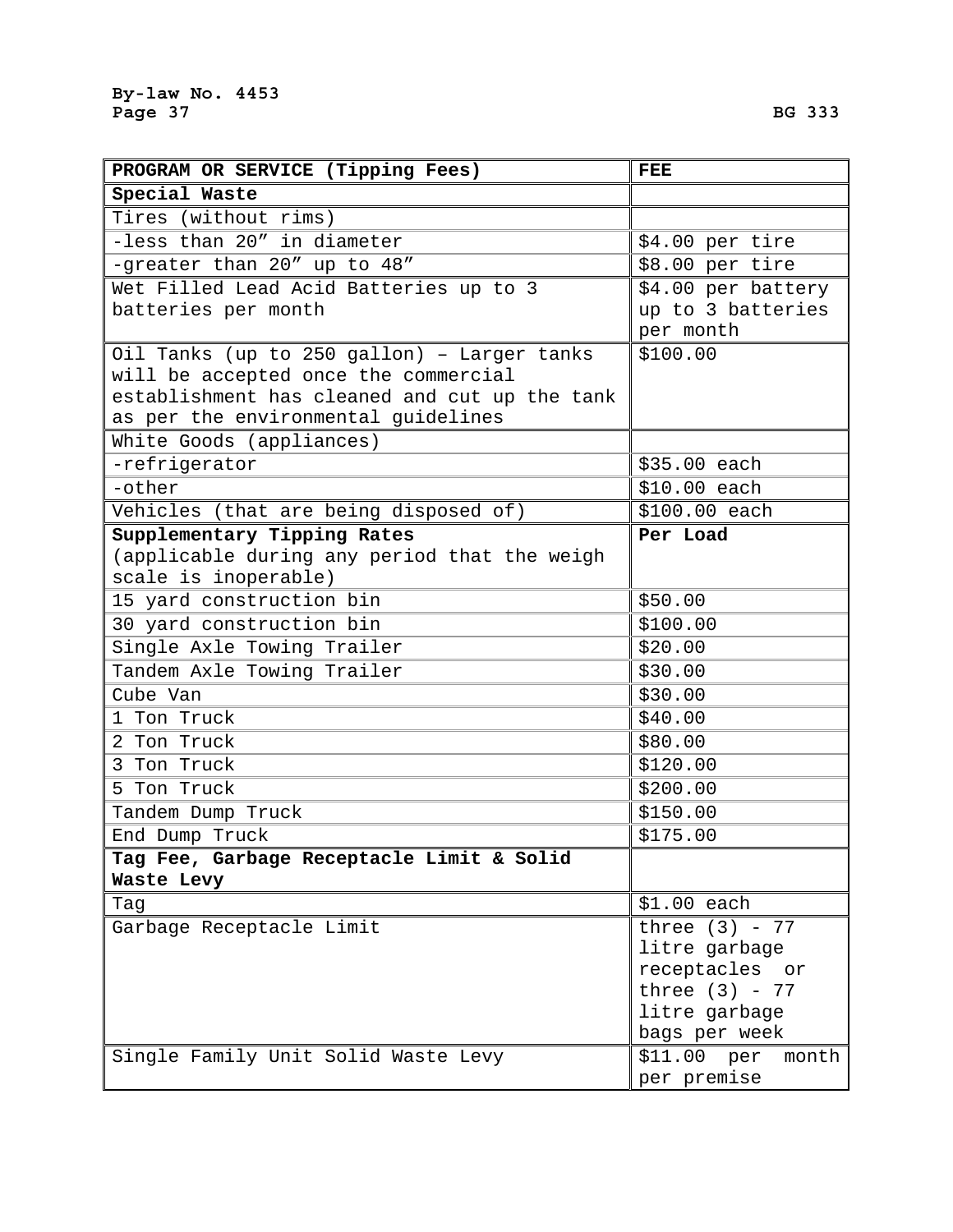| <b>APPLICATION/SERVICE</b> | <b>FEE</b>                                                       |
|----------------------------|------------------------------------------------------------------|
|                            |                                                                  |
|                            | (For this Part, where the development involves more than one     |
|                            | type of development, the fee shall be equal value of the highest |
|                            | single fee. Where development proceeds without a permit being    |
|                            | first obtained, the appropriate fees shall be double.)           |
| One Family Dwelling        | \$125.00 per application                                         |
| Duplex or Semi Detached    | $$160.00$ per application + \$10.00 per                          |
|                            | \$100,000 of value when estimated                                |
|                            | construction value exceeds \$1,000,000                           |
| Multi-Family Dwelling      | \$100.00 per application + \$25 per                              |
|                            | unit                                                             |
| Commercial or Industrial   | \$100.00 per application + \$1 per                               |
| Use                        | cubic meter and an additional \$0.5                              |
|                            | per cubic meter beyond up to a                                   |
|                            | maximum of \$1,500                                               |
| Home Occupation            | \$50.00 per application                                          |
| Sign                       | \$75.00 per application                                          |
| Residential Addition to    | \$75 per application                                             |
| detached dwelling          |                                                                  |
| Variance Request           | \$50.00 for a variance less than or                              |
|                            | equal to 10%                                                     |
|                            | \$200.00 for variance greater than 10%                           |
|                            | (50% of variance request fee                                     |
|                            | refundable if variance denied)                                   |
| Zoning and/or General      | Greater of \$500.00 or \$1 per cubic                             |
| Plan Amendment             | meter of area to be amended up to                                |
|                            | \$1,500                                                          |
| Request for Certificate    | \$50.00 per letter                                               |
| of Compliance Letter       |                                                                  |
| Additions, decks, fences   | \$25.00 if value of \$2,000 or less, or                          |
| and accessory buildings    | \$50 if greater than \$2,000 value                               |
| Encroachment Agreement     | \$1,000.00 one time fee                                          |
| Ballot Draw Deposit        | \$1000.00 (which is refundable if not                            |
|                            | exercised)                                                       |
| Test-drilling for soil in  | \$500.00 (refundable in some                                     |
| Bedrock                    | circumstances as per policy)                                     |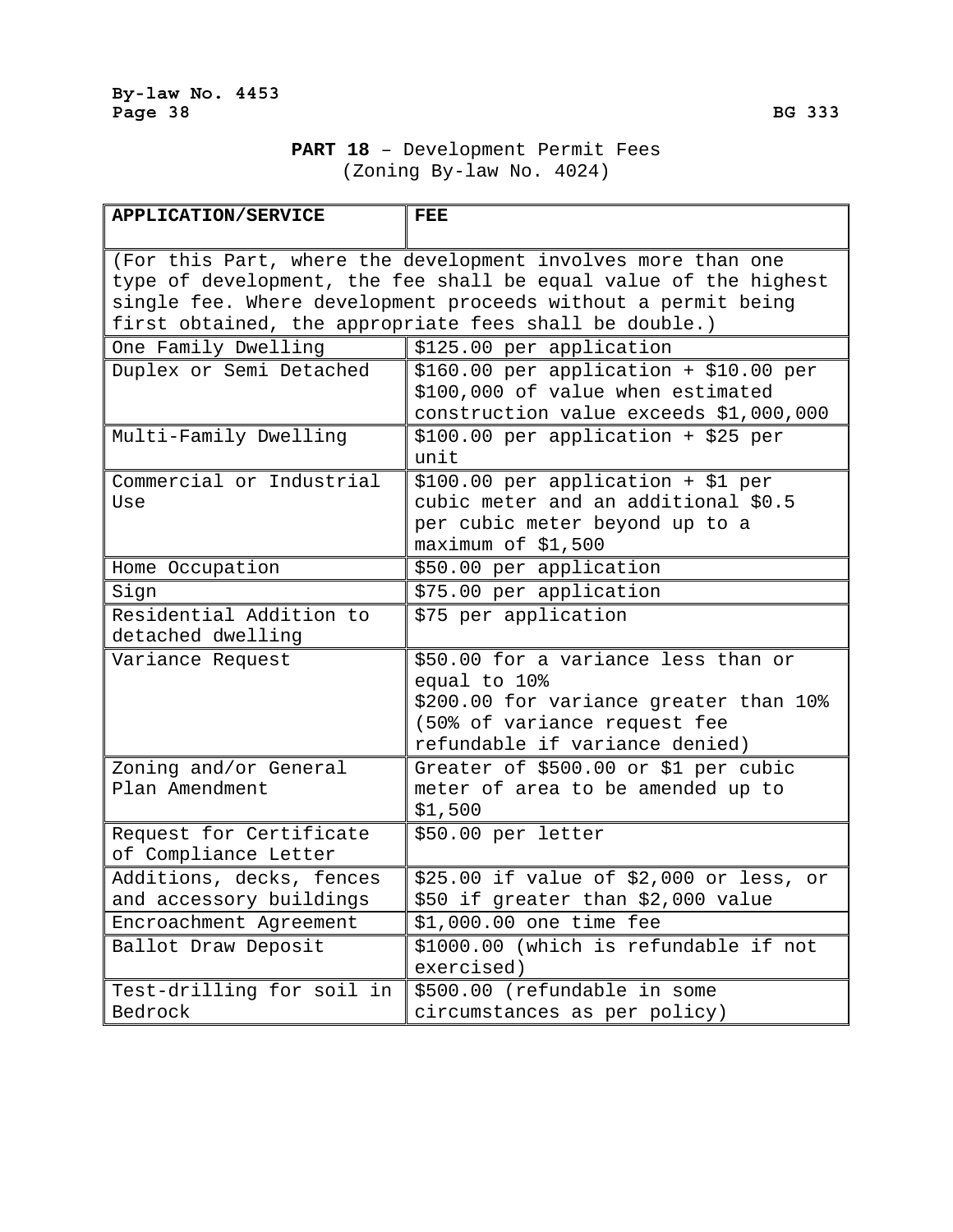# **PART 19** - Corporate Services Geographical Information Systems (GIS) Related Fees

| PRODUCTS/SERVICES                                                                       | <b>FEE</b> |
|-----------------------------------------------------------------------------------------|------------|
| PAPER MAPS                                                                              | each       |
| Planning Base Map - Includes Addresses                                                  | \$25.00    |
| (Civic & Legal), Street Names, Water Bodies,                                            |            |
| Buildings, Business Names (36" x 60")                                                   |            |
| Paper Central Business District - Includes                                              | \$15.00    |
| Addresses (Civic & Legal), Street Names,                                                |            |
| Water Bodies, Buildings, Business Names (36"                                            |            |
| x 48")                                                                                  |            |
| Zoning Map - Similar to base map but also                                               | \$25.00    |
| includes Municipal Zoning boundaries (36" x                                             |            |
| $60"$ )                                                                                 |            |
| Municipal Address Booklet - Includes                                                    | \$45.00    |
| Addresses (Civic & Legal), Street Names,<br>Water Bodies, Buildings, Business Names (11 |            |
| x 17)                                                                                   |            |
| Legal Addresses/ Zoning Booklet -Includes                                               | \$45.00    |
| Addresses (Civic & Legal), Street Names,                                                |            |
| Water Bodies, Buildings, Business Names (11                                             |            |
| x 17)                                                                                   |            |
| 11 X 17 Colour Aerial Photograph 2006                                                   | \$15.00    |
| 24 X 36 Colour Aerial Photograph 2006                                                   | \$45.00    |
| 11 X 17 Black and White Photograph 2006                                                 | \$10.00    |
| 24 X 36 Black and White Photograph 2006                                                 | \$40.00    |
|                                                                                         |            |
| DIGITAL MAP PRODUCTS                                                                    |            |
| PER DISK OR PDF IN ESRI OR AUTOCAD FORMAT                                               |            |
| Municipal Boundary                                                                      | \$50.00    |
| Cadastral Base                                                                          | \$500.00   |
| Road Centerline                                                                         | \$250.00   |
| Zoning Map                                                                              | \$100.00   |
|                                                                                         |            |
| Hydrology                                                                               | \$50.00    |
| Airport Area                                                                            | \$100.00   |
| Buildings                                                                               | \$100.00   |
| Trails                                                                                  | \$50.00    |
| Infrastructure                                                                          | \$250.00   |
| Contours                                                                                | \$250.00   |
| Black and White Orthophotography 2002                                                   | \$25.00    |
| Colour Aerial Photography 2006                                                          | \$100.00   |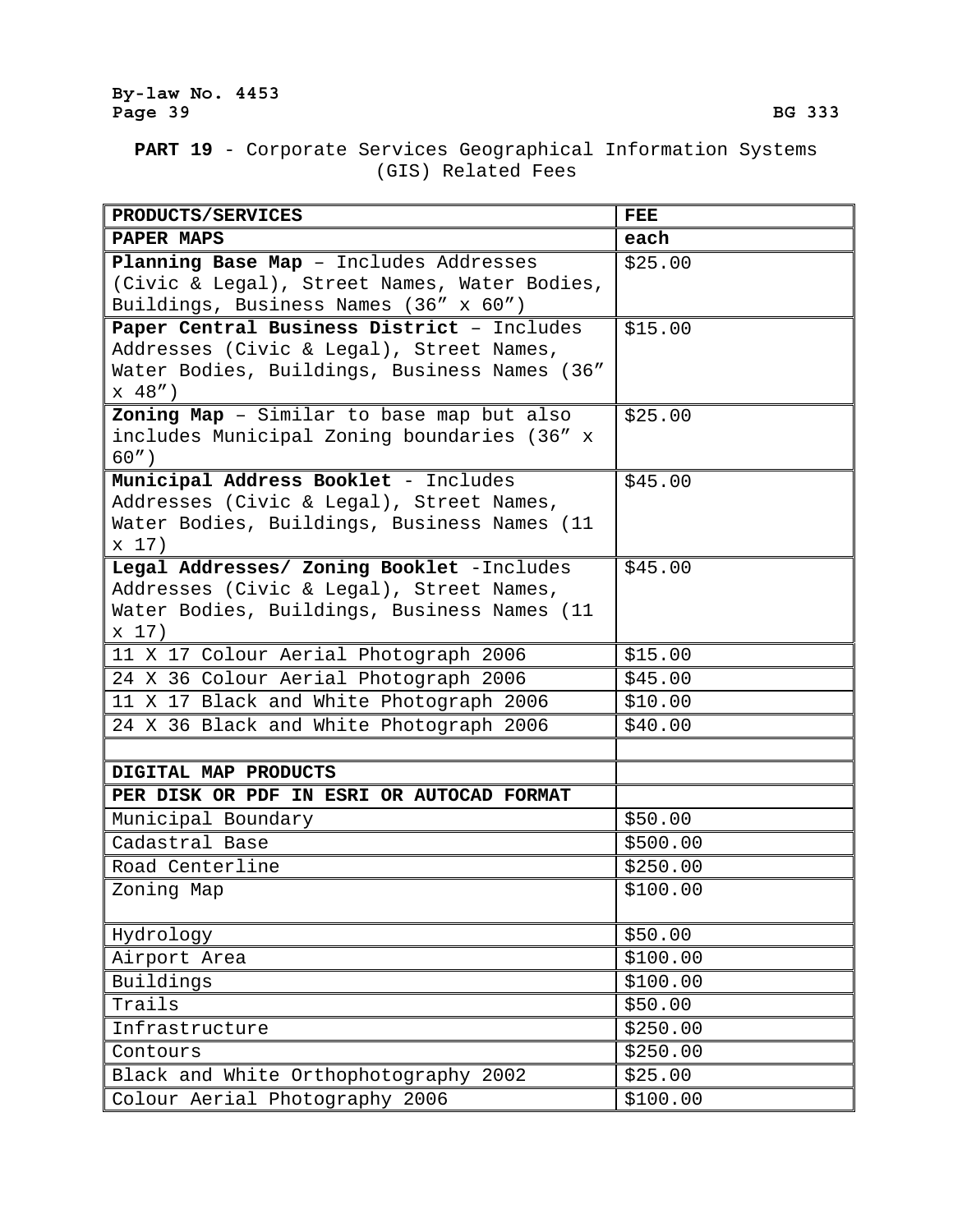### **By-law No. 4453**  Page 40 BG 333 **BG 333**

**PART 20** - Fees for Other City Programs and Services

| <b>OTHER PROGRAMS OR SERVICES</b> | <b>FEE</b>                                                       |
|-----------------------------------|------------------------------------------------------------------|
|                                   | City Programs or Services not   The fee or charge is the Cost of |
| otherwise addressed in this       | <i>Service</i>                                                   |
| Schedule or in another By-law     |                                                                  |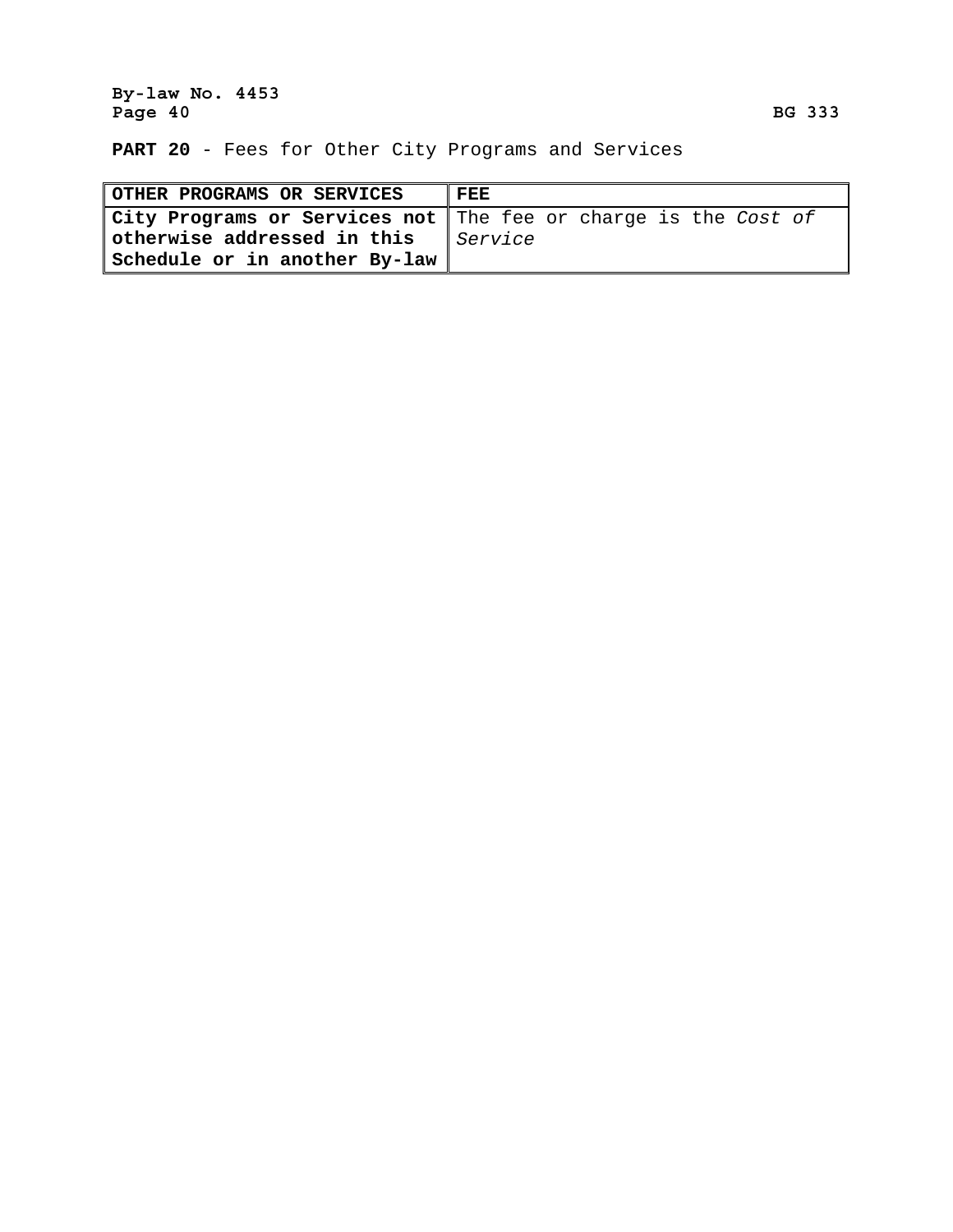| <b>SECTION</b><br><b>PAGE</b>                        |
|------------------------------------------------------|
| PART 1                                               |
| Boxing, Wrestling, and Other Combative Sports Fees3  |
| PART <sub>2</sub>                                    |
|                                                      |
| PART <sub>3</sub>                                    |
|                                                      |
| PART 4                                               |
|                                                      |
| PART 5                                               |
|                                                      |
| PART 6                                               |
|                                                      |
| PART 7                                               |
| Tax Certificate, NSF and                             |
| Request for Utility or Tax Information Fees13        |
| PART 8                                               |
| Parking Meter, Parking Certificate and Orderly Use   |
|                                                      |
| PART 9                                               |
|                                                      |
| PART 10                                              |
|                                                      |
| PART 11                                              |
|                                                      |
| PART 12                                              |
| Recreation and Parks Related Fees18                  |
| PART 13                                              |
| Public Transit Fares and Advertising Fees29          |
| PART 14                                              |
| Service Connection Failure Assistance Program Fees30 |
| PART 15                                              |
|                                                      |